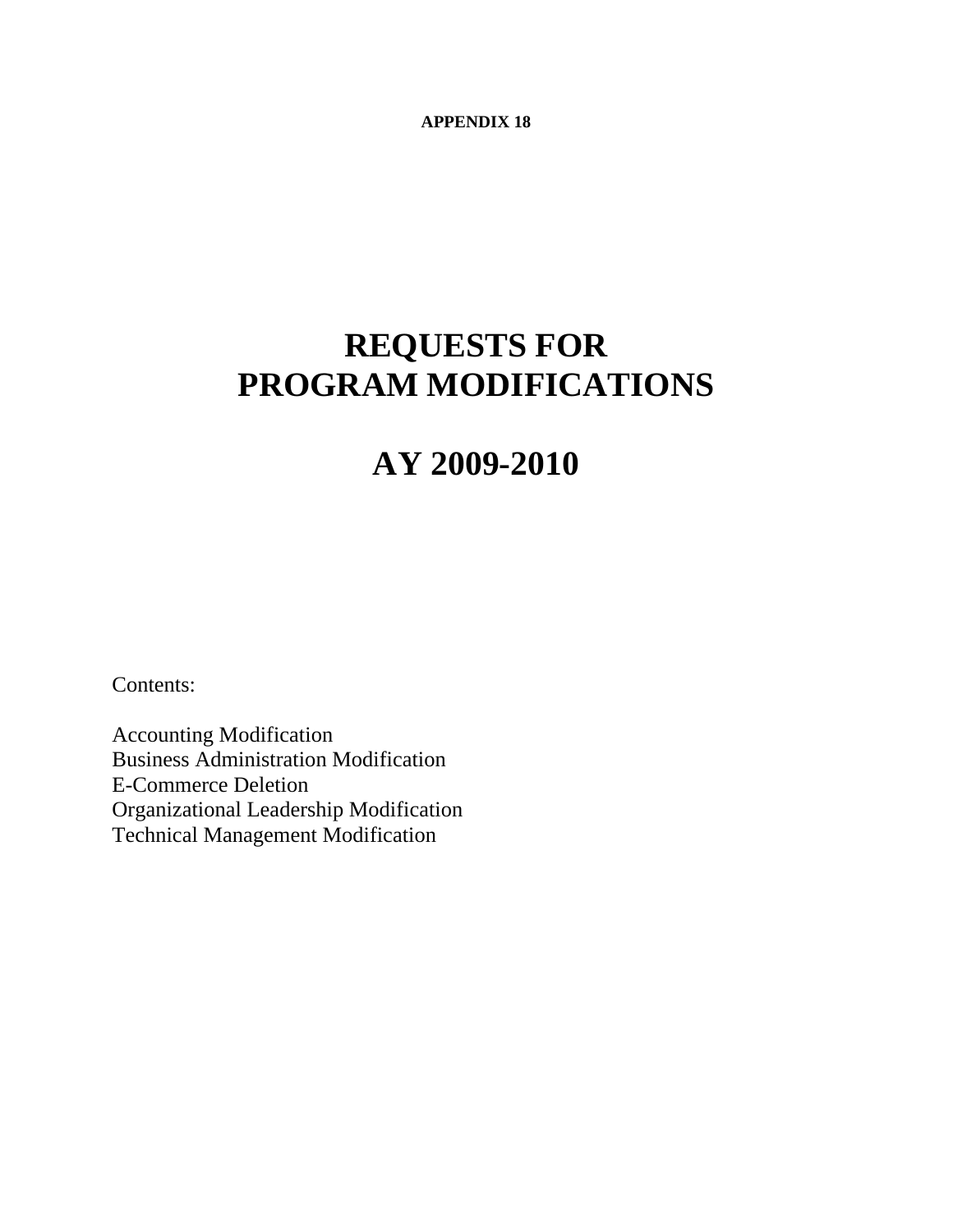#### **Request for Program Modification**

#### *Oklahoma State Regents for Higher Education*

Institution submitting request: Northwestern Oklahoma State University

Contact person: Dr. James Bowen

Title: Dean, School of Professional Studies

Phone number: 580-327-8544

Current title of degree program (Level II): Bachelor of Science

Current title of degree program (Level III): Accounting

State Regent's three-digit program code: 001

Degree Granting Academic Unit: Department of Business, E-Commerce and Accounting

With options in: A.

| В.                                                                                                                                                                                                                                                                              |
|---------------------------------------------------------------------------------------------------------------------------------------------------------------------------------------------------------------------------------------------------------------------------------|
|                                                                                                                                                                                                                                                                                 |
| $D_{\rm c}$ and $D_{\rm c}$ are $D_{\rm c}$ and $D_{\rm c}$ are $D_{\rm c}$ and $D_{\rm c}$ are $D_{\rm c}$ and $D_{\rm c}$ are $D_{\rm c}$ and $D_{\rm c}$ are $D_{\rm c}$ and $D_{\rm c}$ are $D_{\rm c}$ and $D_{\rm c}$ are $D_{\rm c}$ and $D_{\rm c}$ are $D_{\rm c}$ and |
|                                                                                                                                                                                                                                                                                 |
|                                                                                                                                                                                                                                                                                 |

**TYPE OF REQUEST:** Check those appropriate and complete appropriate pages *ONLY!*

| (1) Program Deletion                         |                                                            |
|----------------------------------------------|------------------------------------------------------------|
| (2) Program Suspension                       |                                                            |
| (3) Change of Program Name                   | <b>Complete and return ONLY</b>                            |
| and/or Degree Designation                    | this cover sheet AND the                                   |
| (4) Option Addition                          | appropriate page specifying<br>the requested modification! |
| $\Box$ (5) Option Deletion                   |                                                            |
| $\bigcup$ (6) Option Name Change             |                                                            |
| $\boxtimes$ (7) Program Requirement Change   |                                                            |
| $\Box$ (8) Other Degree Program Modification |                                                            |
| Signature of President:                      | Date:                                                      |
| Date of Governing Board Approval:            |                                                            |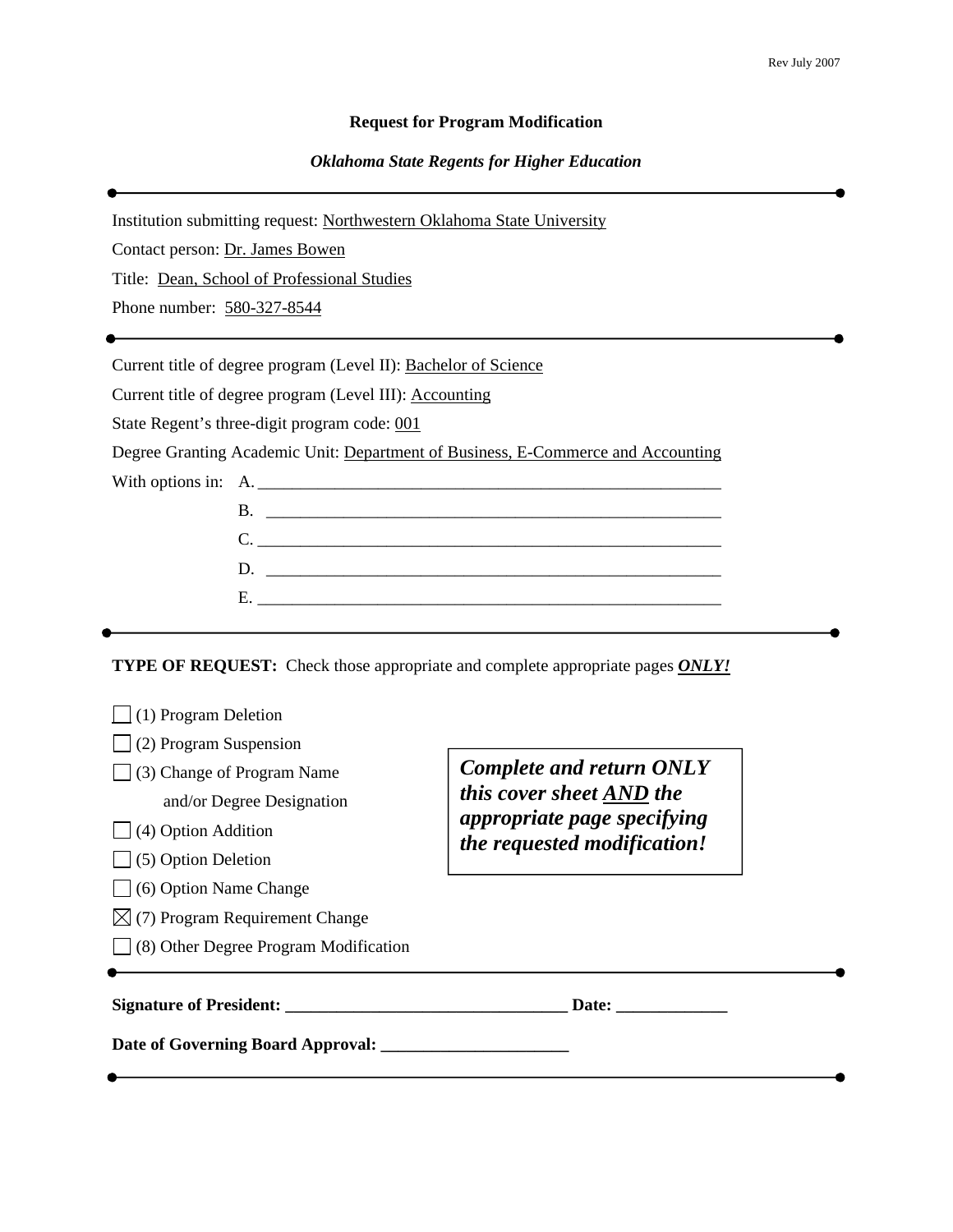# **(7) Program Requirement Change**

#### Rev July 2007

#### *Oklahoma State Regents for Higher Education*  **REQUEST FOR PROGRAM MODIFICATION (continued)**

Institution submitting request: Northwestern Oklahoma State University

State Regents' three-digit program code and Program name of program to be modified:

#### 001 Accounting

#### **(7) PROGRAM REQUIREMENT CHANGES**

- $\boxtimes$  Course requirement change (change in number of core courses, electives, general education, etc. Changes in course prefixes that do not effect content should be reported, but do not require approval.)
- $\bowtie$  Degree program requirement change (i.e. prerequisites, minimum GPA for admission or other admission criteria changes, graduation criteria change, etc.)
- Total credit hours for the degree will *NOT* change.
- $\boxtimes$  Total credit hours for the degree will change from 129 to 126.

Summary of changes (attach no more than one page if space provided is inadequate):

(see attached)

| Will total number of credit hours required for the degree change | $\Box$ No | $\boxtimes$ Yes |  |
|------------------------------------------------------------------|-----------|-----------------|--|
|------------------------------------------------------------------|-----------|-----------------|--|

\_\_\_\_\_\_\_\_\_\_\_\_\_\_\_\_\_\_\_\_\_\_\_\_\_\_\_\_\_\_\_\_\_\_\_\_\_\_\_\_\_\_\_\_\_\_\_\_\_\_\_\_\_\_\_\_\_\_\_\_\_\_\_\_\_\_\_\_\_\_

Explain: Proposed curriculum requires 54 hours general education; 18 hours of Foundation Core, 24 hours of Business Core and 30 hours of Accounting, totaling 126 hours.

*Attach current and proposed degree program requirements and degree program objectives (on no more than three pages). Indicate the changes clearly.*

Will requested change require additional funds?  $\boxtimes$  No  $\Box$  Yes

If yes, please specify the number of the additional costs, the source of the funds, and how they will be expended (attach no more than one page if space provided is inadequate).

Reason for requested action (attach no more than one page if space provided is inadequate):

The Department of Business, E‐Commerce and Accounting has undertaken a strategic planning process as it prepares to seek professional accreditation from the Association of Collegiate Business Schools and Programs (ACBSP). As a result of this process, the modifications of the curriculum were deemed appropriate to meet ACBSP standards and to improve the quality of the program for our students. Our students will be better prepared for successful careers and graduate studies as a result of the new curriculum. The curriculum changes were driven by the department's and university's mission statements. The changes are also designed to meet CPA requirements of 30 upper‐level hours in Accounting.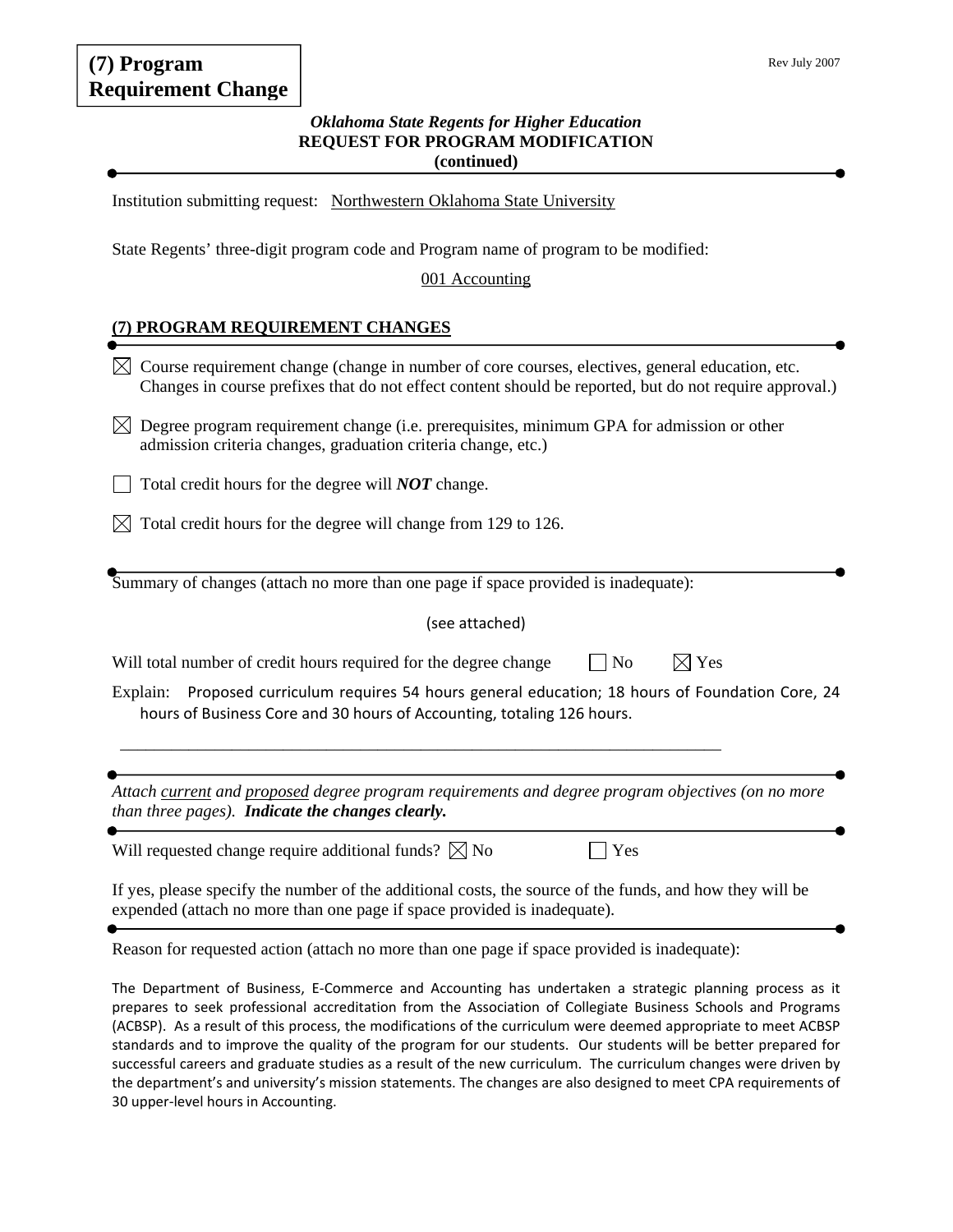#### SUMMARY OF ACCOUNTING PROGRAM CHANGES

- 1. Creation of Program Admission Criteria:
	- 1.1. Students must have completed the Program Specific General Education courses (ENGL 1113, ENGL 1213, SCOM 1113, MATH 1513, GBUS 2033 and CMSC 1103) with grades of C or better.
	- 1.2. Students must have completed all of the classes in the Foundation Core with a grade of C or better.
	- 1.3. Students must have an overall G.P.A. of 2.50 or better in the Foundation Core and Program Specific General Education courses combined.
	- 1.4. Students must have a retention/graduation G.P.A. of 2.50 or better for all coursework taken to date.
- 2. Additions to Standard University Graduation Requirements for Program Majors:
	- 2.1.Students must have been accepted as a Business major.
	- 2.2.Students must have passed each course in the Business Core with a grade of C or better.
	- 2.3.Students must have passed each course satisfying minor requirements with a grade of C or better.
	- 2.4.Students must have an overall G.P.A. of 2.50 or better in the Business Core courses.
	- 2.5.Students must have an overall G.P.A. of 2.50 or better in their minor courses.
	- 2.6.Students must have a retention/graduation G.P.A. of 2.50 or better for all coursework.
	- 2.7.Students must have successfully completed (a grade of "C" or higher) a minimum of 45 hours of upper-level Business courses; of which 24 hours, including MGMT 4433, must have been completed at NWOSU.
- 3. Changes to General Education Requirements:
	- 3.1.The following courses have been added as Program Specific General Education courses: ENGL 1113 Composition I, ENGL 1213 Composition II, SCOM 1113 Introduction to Speech Communication, MATH 1513 College Algebra, GBUS 2033 Leadership in Business and CMSC 1103 Microcomputer Applications.
- 4. Required Curriculum Changes:
	- 4.1. Divides major curriculum into Foundation Core (lower-level, 18 hours), Business Core (upperlevel, 24 hours) and Accounting (upper-level, 30 hours).
	- 4.2. Changes from Business Law I/Business Law II (both upper-level) model to Legal Environment in Business (lower-level)/Advanced Business Law/Ethics (upper-level) model
	- 4.3. Removes from required curriculum: Business Communications, Business Law I, Business Law II, International Business, Business Calculus, Productions Operation Management, and Microcomputer Applications.
	- 4.4. Adds to required curriculum: Business, Society and Government, Cross-Cultural Management, Legal Environment of Business, and Business Research
	- 4.5. Adds nine additional hours of upper-level Accounting coursework: Governmental/Non-Profit Accounting, International Accounting, and Advanced Business Law/Ethics.
	- 4.6. Current curriculum provided for 21 hours of required lower-level coursework and 45 hours of upper-level Business coursework. The proposed curriculum requires 18 hours of lower-level Business coursework and 54 hours of upper-level Business coursework. The current curriculum plan requires 129 total hours for graduation. The new program requires 126 total hours.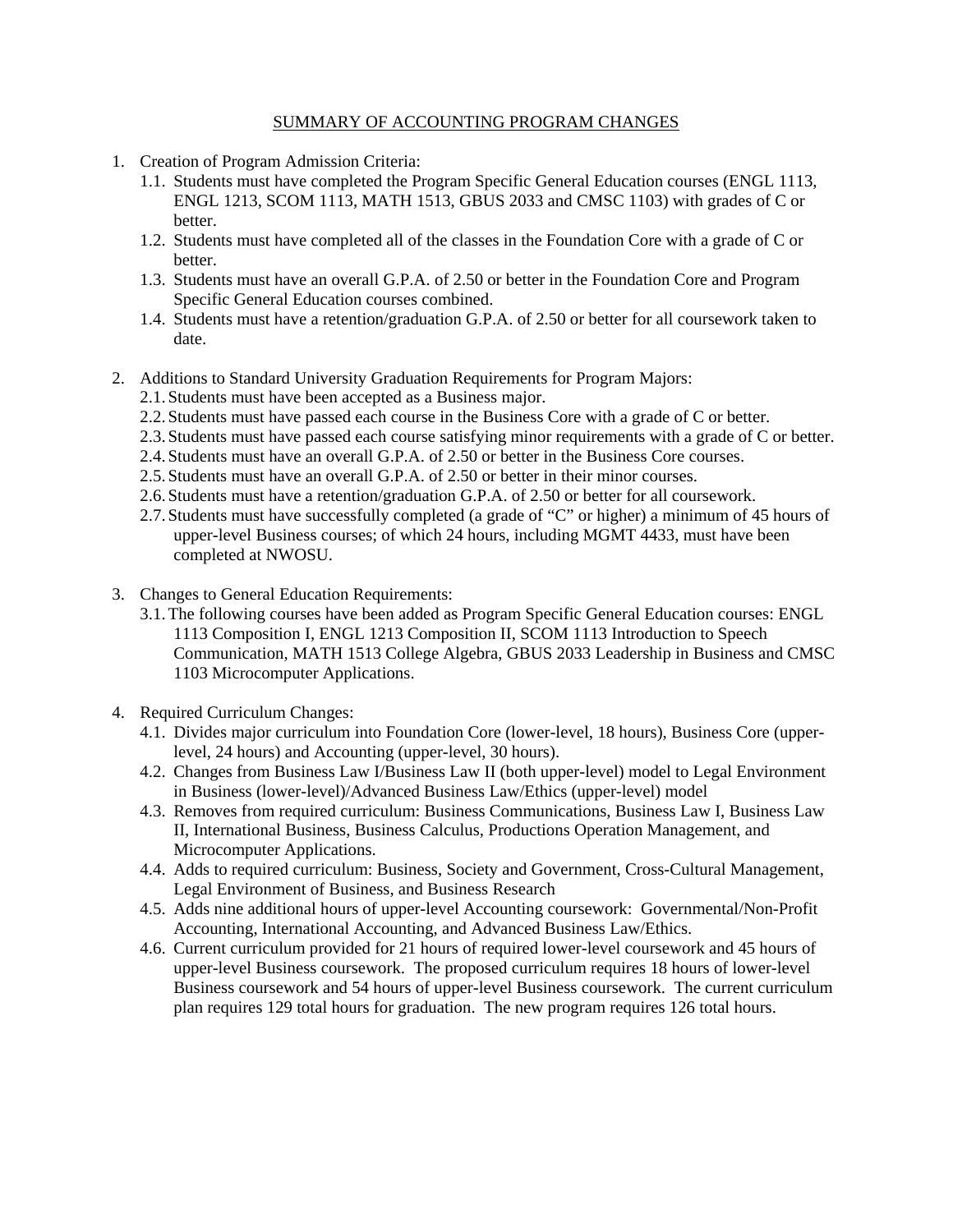# **CURRENT DEGREE REQUIREMENTS**

# **ACCOUNTING BACHELOR OF SCIENCE**

Major-Minor

| <b>ACCT</b>                          |  | 2123 Financial Accounting            | 3              |
|--------------------------------------|--|--------------------------------------|----------------|
| <b>ACCT</b>                          |  | 2133 Managerial Accounting           | 3              |
| <b>ACCT</b>                          |  | 3103 Intermediate Accounting I       | 3              |
| <b>ACCT</b>                          |  | 3113 Intermediate Accounting II      | 3              |
| <b>ACCT</b>                          |  | 3133 Income Tax Accounting           | 3              |
| <b>ACCT</b>                          |  | 3153 Cost Accounting                 | $\overline{3}$ |
| <b>ACCT</b>                          |  | 4133 Accounting Information Systems  | $\mathfrak{Z}$ |
| <b>ACCT</b>                          |  | 4173 Auditing                        | 3              |
| <b>CMSC</b>                          |  | 1103 Microcomputer Applications      | $\mathfrak{Z}$ |
| <b>ECON</b>                          |  | 2113 Principles of Macroeconomics    | 3              |
| <b>ECON</b>                          |  | 2123 Principles of Microeconomics    | 3              |
| <b>ECON</b>                          |  | 2163 Intro Statistics OR (Math 1313) | 3              |
| <b>MATH</b>                          |  | 2533 Bus Calc OR (Math 2215)         | 3              |
| <b>GBUS</b>                          |  | 3013 Business Communications         | 3              |
| <b>MRKT</b>                          |  | 3043 Principles of Marketing         | 3              |
| <b>MGMT</b>                          |  | 3063 Principles of Management        | 3              |
| <b>INTB</b>                          |  | 3513 International Business          | $\overline{3}$ |
| <b>GBUS</b>                          |  | 3903 Business Law I                  | $\mathfrak{Z}$ |
| <b>GBUS</b>                          |  | 3913 Business Law II                 | $\overline{3}$ |
| <b>FIN</b>                           |  | 4063 Business Finance                | 3              |
| MGMT                                 |  | 4353 Production/Operation Management | 3              |
| <b>MIS</b>                           |  | 4413 Management Info Systems         | 3              |
| <b>MGMT</b>                          |  | 4433 Business Policy                 | 3              |
| <b>Advanced Accounting Electives</b> |  |                                      | 6              |

Total Hours 75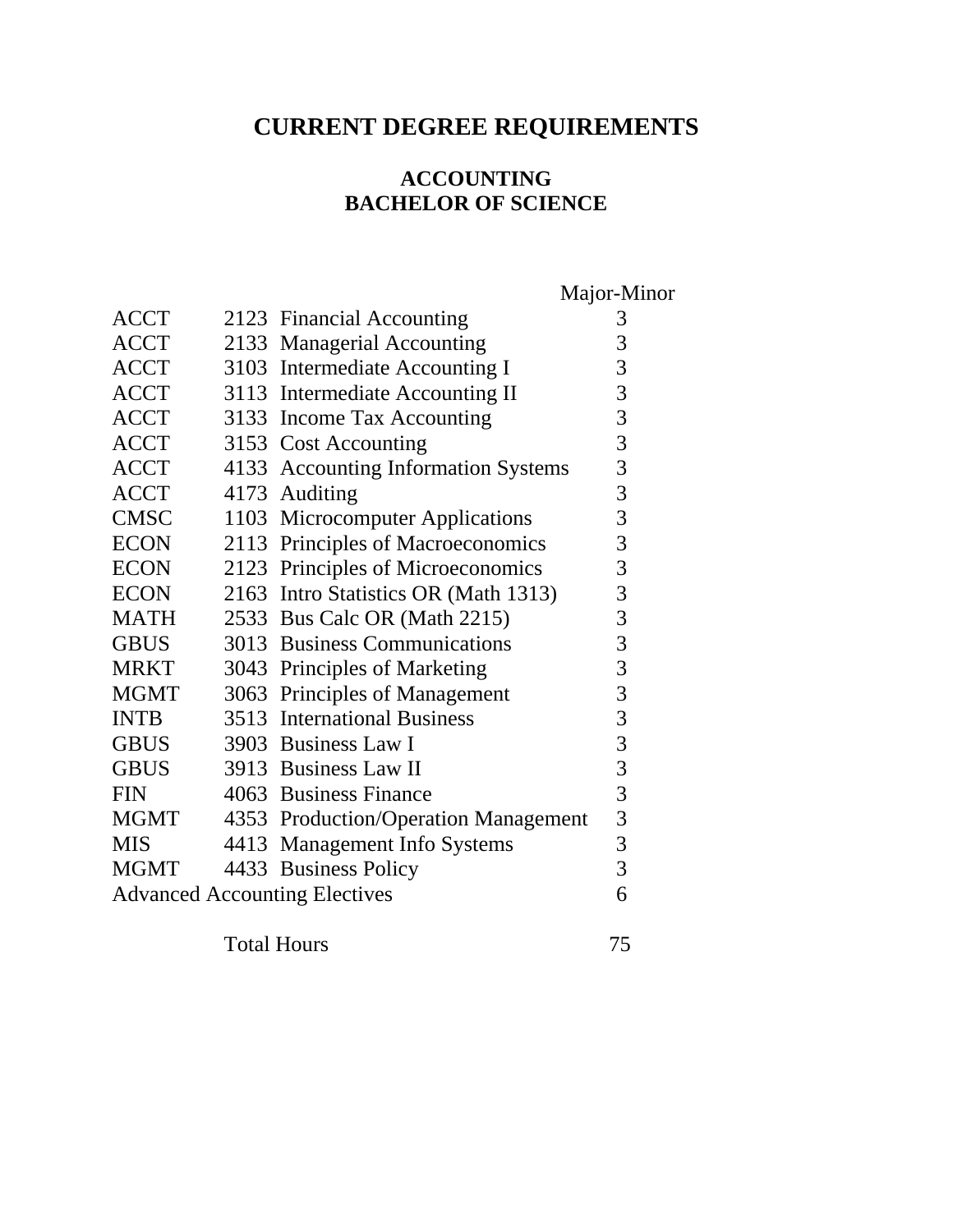# **PROPOSED DEGREE REQUIREMENTS**

# **ACCOUNTING BACHELOR OF SCIENCE**

Lower-Level Business-prep courses (Foundation Core):

| <b>ACCT</b> |      | 2123 Financial Accounting                 |  |
|-------------|------|-------------------------------------------|--|
| <b>ACCT</b> |      | 2133 Managerial Accounting                |  |
| <b>ECON</b> |      | 2113 Principles of Macroeconomics         |  |
| <b>ECON</b> |      | 2123 Principles of Microeconomics         |  |
| <b>GBUS</b> |      | <b>2903</b> Legal Environment of Business |  |
| <b>MATH</b> | 1313 | <b>Statistics</b>                         |  |
|             |      |                                           |  |
|             |      | <b>TOTAL Foundation Core</b>              |  |

Upper-Level Required Business courses (Business Core):

| <b>FIN</b>  | 3163 Business Finance               |   |
|-------------|-------------------------------------|---|
| <b>GBUS</b> | 3753 Business Research              | 3 |
| <b>GBUS</b> | 3953 Business, Society & Government |   |
| <b>MGMT</b> | 3063 Principles of Management       |   |
| <b>MGMT</b> | 4343 Cross-Cultural Management      |   |
| <b>MGMT</b> | 4433 Business Policy                |   |
| <b>MIS</b>  | 3413 Management Information Systems |   |
| <b>MRKT</b> | 3043 Principles of Marketing        |   |

TOTAL Business Core 24

Upper-Level Accounting Courses:

| <b>ACCT</b> |      | 3013 Intermediate Accounting I          |    |
|-------------|------|-----------------------------------------|----|
| <b>ACCT</b> |      | 3113 Intermediate Accounting II         |    |
| <b>ACCT</b> | 3133 | <i>Individual</i> Income Tax            |    |
| <b>ACCT</b> |      | 3153 Cost Accounting                    | 3  |
| <b>ACCT</b> |      | 4133 Accounting Information Systems     | 3  |
| <b>ACCT</b> | 4173 | Auditing                                | 3  |
| <b>ACCT</b> |      | 3123 Governmental/Non-Profit Accounting | 3  |
| <b>ACCT</b> |      | 4303 International Accounting           | 3  |
| <b>ACCT</b> |      | 3923 Advanced Business Law/Ethics       |    |
|             |      | <b>Upper-level Accounting electives</b> |    |
|             |      |                                         |    |
|             |      | $\sqrt{10}$                             | ΩΩ |

TOTAL Upper-Level Accounting 30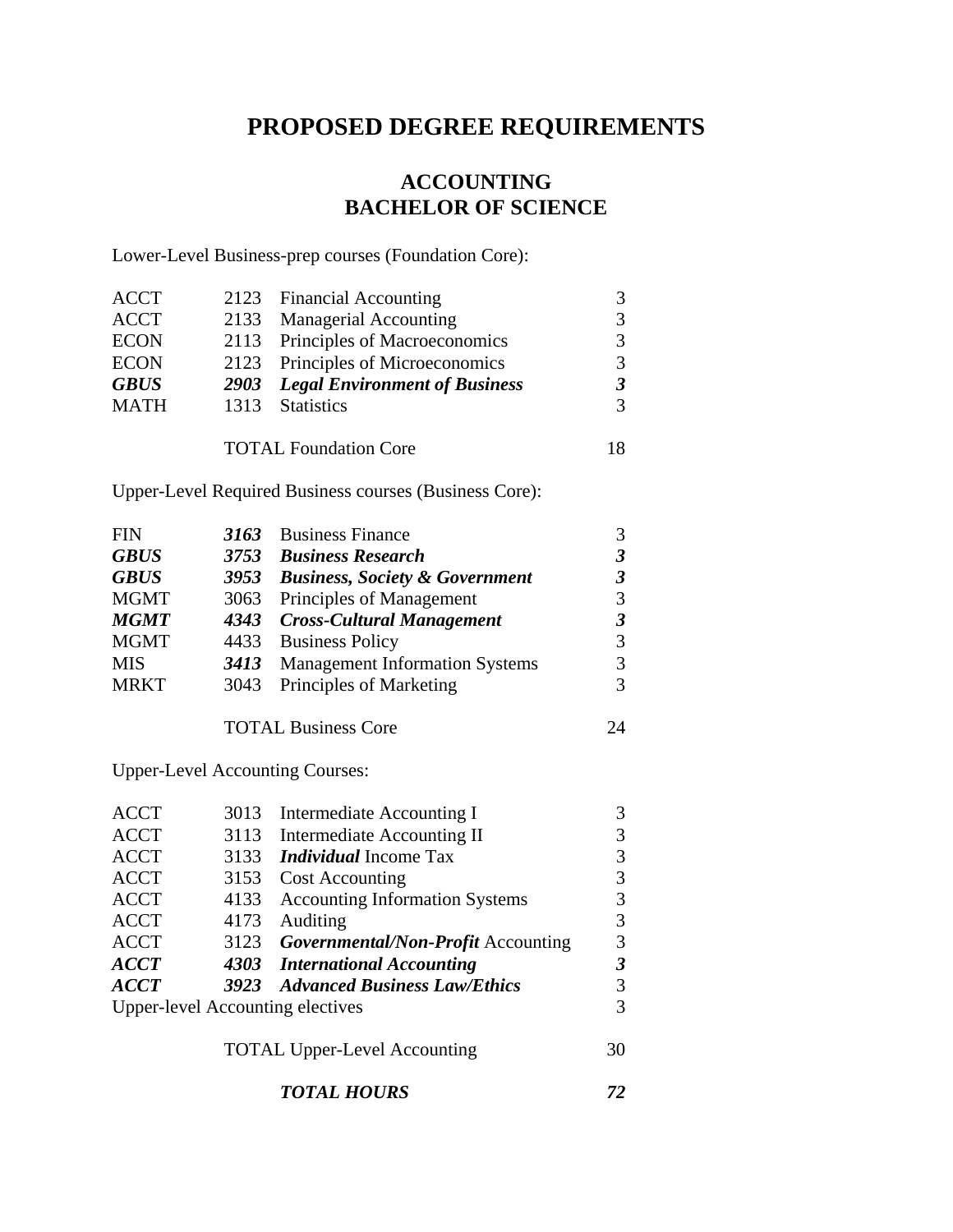# **COURSE DESCRIPTIONS**

# *New Accounting (ACCT) Courses:*

#### **2003 Survey of Accounting**

A survey of financial and managerial accounting for non-business majors. [NOTE: This class will not count in meeting the degree requirements for Accounting or Business Administration majors. Cannot be taken for credit if the student has completed ACCT 2123 or ACCT 2133] (Sp)

#### **3923 Advanced Business Law/Ethics**

An in-depth examination specific topic of law and ethics that affect business in America. Pre: GBUS 2903. [Co-listed as GBUS 3923] (F)

#### **4123 Advanced Accounting**

Consolidated financial statements, business combinations, reporting, foreign currency transactions and financial statements, partnerships. Pre: ACCT 3113 (TBA)

#### **4143 Petroleum Accounting**

Financial and tax accounting principles, practices, policies, and procedures used by oil and gas producers. Pre: ACCT 3103 and ACCT 3133 (TBA)

# *Deleted Courses (from catalog):*

**ACCT 1003 Introduction to Accounting ACCT 4103 Advanced Accounting I ACCT 4113 Advanced Accounting II**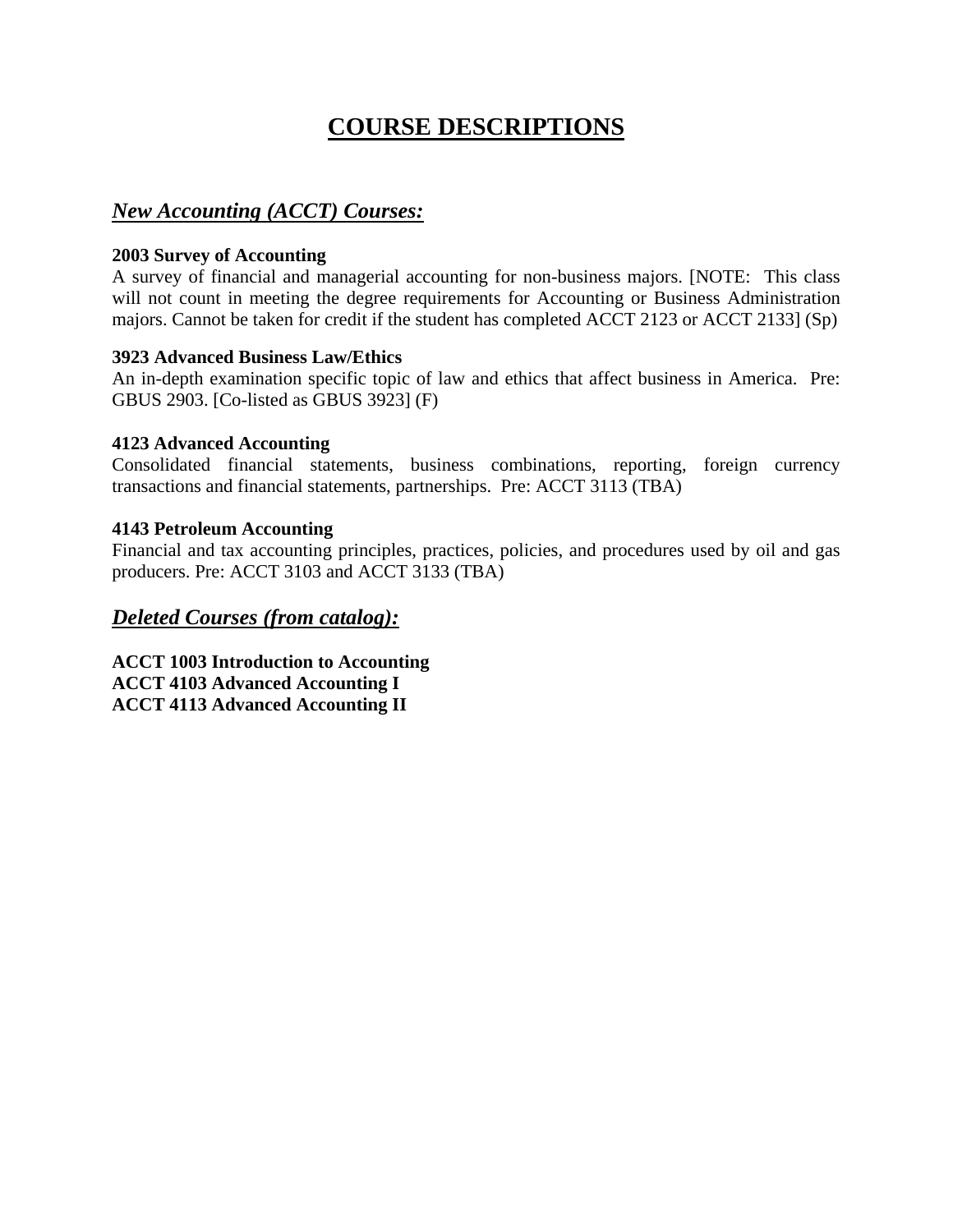#### **Request for Program Modification**

#### *Oklahoma State Regents for Higher Education*

Institution submitting request: Northwestern Oklahoma State University

Contact person: Dr. James Bowen

Title: Dean, School of Professional Studies

Phone number: 580-327-8544

Current title of degree program (Level II): Bachelor of Science

Current title of degree program (Level III): Business Administration

State Regent's three-digit program code: 007

Degree Granting Academic Unit: Department of Business, E-Commerce and Accounting

With options in: A. Business Administration major/minor

| <b>B.</b> Business Administration major |
|-----------------------------------------|
|                                         |

C. \_\_\_\_\_\_\_\_\_\_\_\_\_\_\_\_\_\_\_\_\_\_\_\_\_\_\_\_\_\_\_\_\_\_\_\_\_\_\_\_\_\_\_\_\_\_\_\_\_\_\_\_\_\_

- D. \_\_\_\_\_\_\_\_\_\_\_\_\_\_\_\_\_\_\_\_\_\_\_\_\_\_\_\_\_\_\_\_\_\_\_\_\_\_\_\_\_\_\_\_\_\_\_\_\_\_\_\_\_
- E. \_\_\_\_\_\_\_\_\_\_\_\_\_\_\_\_\_\_\_\_\_\_\_\_\_\_\_\_\_\_\_\_\_\_\_\_\_\_\_\_\_\_\_\_\_\_\_\_\_\_\_\_\_\_

**TYPE OF REQUEST:** Check those appropriate and complete appropriate pages *ONLY!*

| (1) Program Deletion                  |                                                            |  |
|---------------------------------------|------------------------------------------------------------|--|
| (2) Program Suspension                |                                                            |  |
| (3) Change of Program Name            | <b>Complete and return ONLY</b>                            |  |
| and/or Degree Designation             | this cover sheet AND the                                   |  |
| (4) Option Addition                   | appropriate page specifying<br>the requested modification! |  |
| $\Box$ (5) Option Deletion            |                                                            |  |
| (6) Option Name Change                |                                                            |  |
| (7) Program Requirement Change        |                                                            |  |
| (8) Other Degree Program Modification |                                                            |  |
|                                       | Date:                                                      |  |
| Date of Governing Board Approval:     |                                                            |  |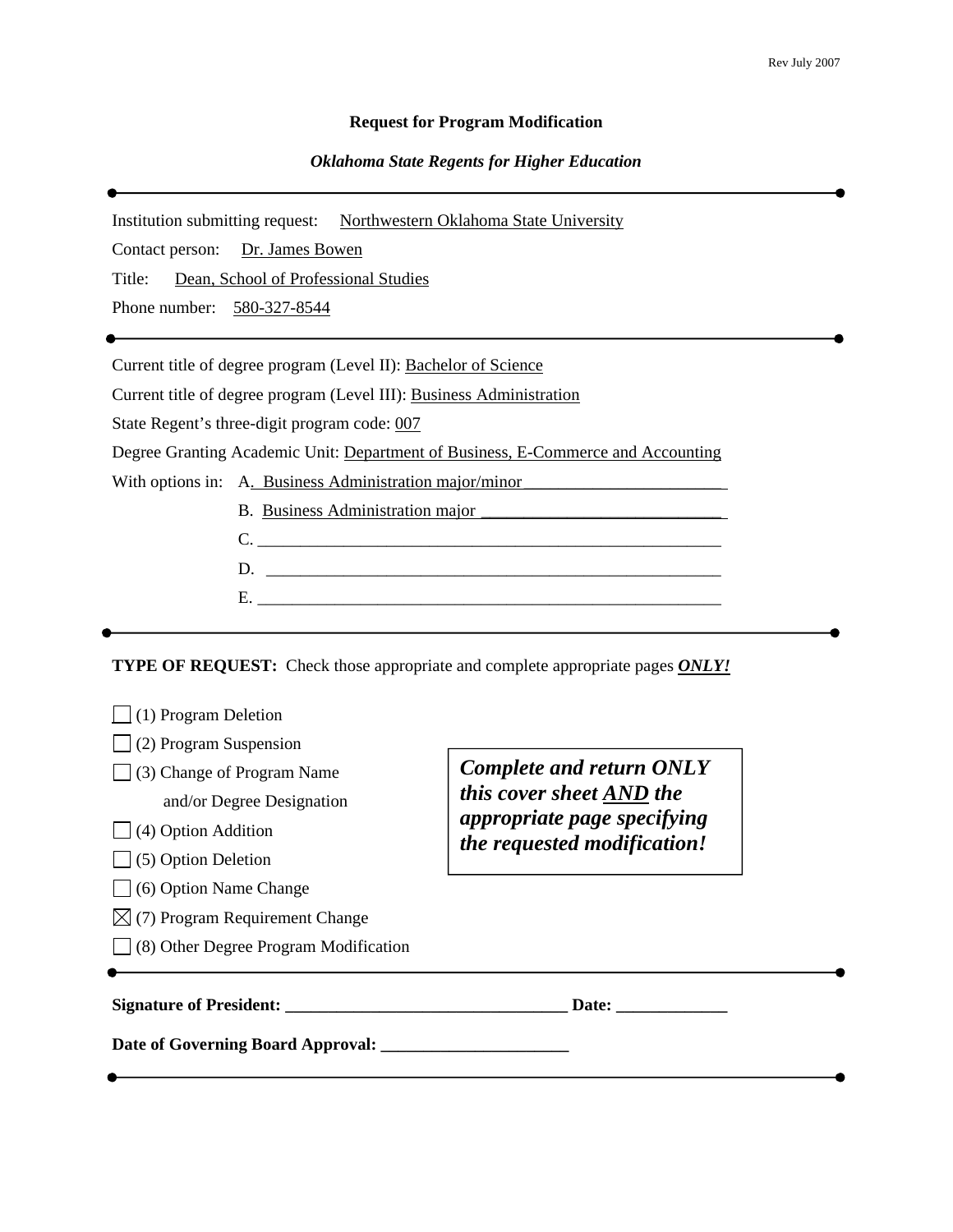# **(7) Program Requirement Change**

#### *Oklahoma State Regents for Higher Education*  **REQUEST FOR PROGRAM MODIFICATION (continued)**

Institution submitting request: Northwestern Oklahoma State University

State Regents' three-digit program code and Program name of program to be modified:

007 Business Administration

#### **(7) PROGRAM REQUIREMENT CHANGES**

| Course requirement change (change in number of core courses, electives, general education, etc.<br>IXI<br>Changes in course prefixes that do not effect content should be reported, but do not require approval.) |
|-------------------------------------------------------------------------------------------------------------------------------------------------------------------------------------------------------------------|
| Degree program requirement change (i.e. prerequisites, minimum GPA for admission or other<br>IХI<br>admission criteria changes, graduation criteria change, etc.)                                                 |
| Total credit hours for the degree will <b>NOT</b> change.<br>IХI                                                                                                                                                  |
| Total credit hours for the degree will change from<br>to                                                                                                                                                          |
| Summary of changes (attach no more than one page if space provided is inadequate):                                                                                                                                |
| (see attached)                                                                                                                                                                                                    |
| $\boxtimes$ No<br>Will total number of credit hours required for the degree change<br>Yes<br>Explain:                                                                                                             |
|                                                                                                                                                                                                                   |
| Attach current and proposed degree program requirements and degree program objectives (on no more<br>than three pages). Indicate the changes clearly.                                                             |
| Will requested change require additional funds? $\boxtimes$ No<br>Yes                                                                                                                                             |
| If yes, please specify the number of the additional costs, the source of the funds, and how they will be<br>expended (attach no more than one page if space provided is inadequate).                              |

Reason for requested action (attach no more than one page if space provided is inadequate):

The Department of Business, E‐Commerce and Accounting has undertaken a strategic planning process as it prepares to seek professional accreditation from the Association of Collegiate Business Schools and Programs (ACBSP). As a result of this process, the modifications of the curriculum were deemed appropriate to meet ACBSP standards and to improve the quality of the program for our students. Our students will be better prepared for successful careers and graduate studies as a result of the new curriculum. The curriculum changes were driven by the department's and university's mission statements.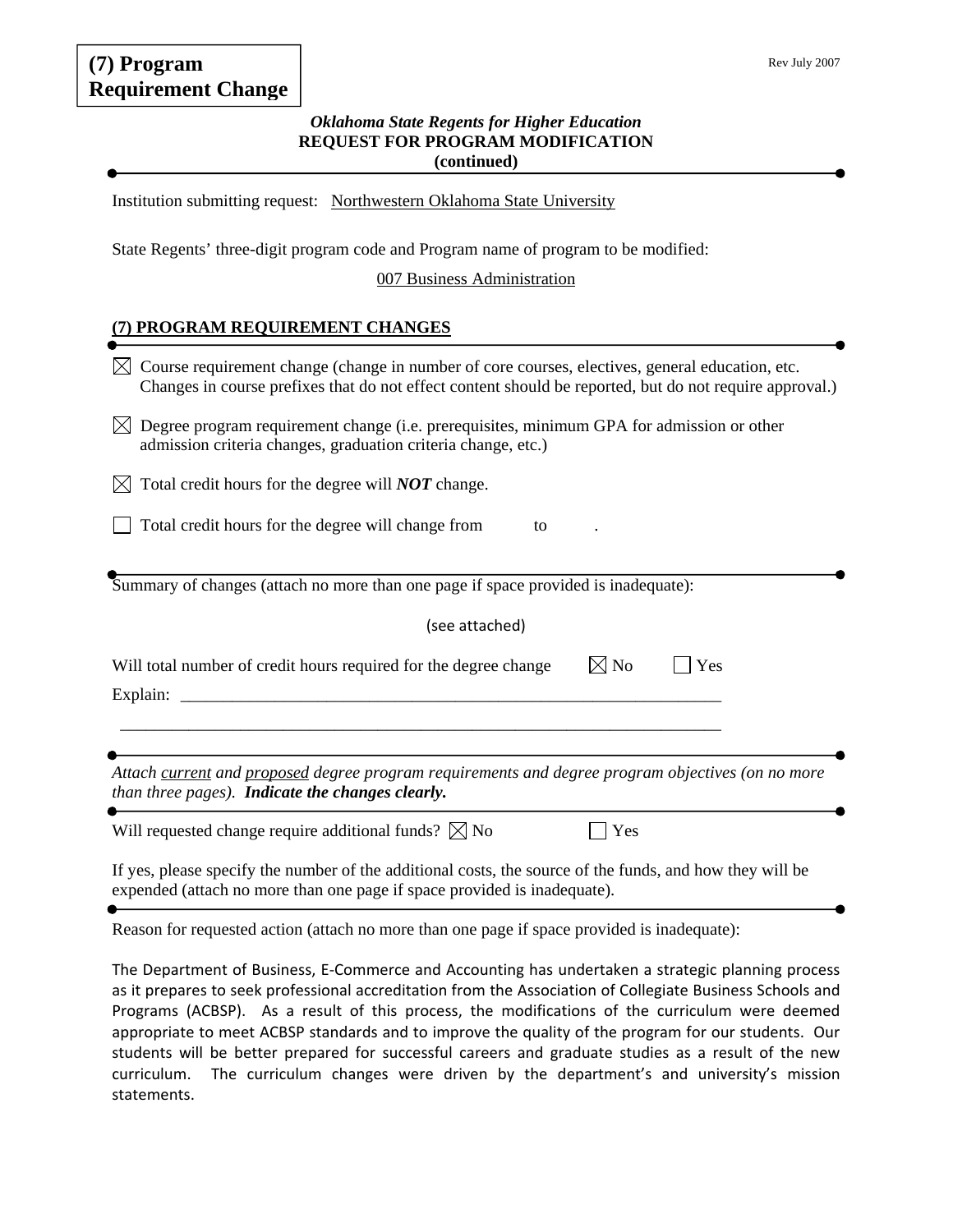#### SUMMARY OF BUSINESS ADMINISTRATION PROGRAM CHANGES

- 5. Creation of Program Admission Criteria:
	- 5.1. Students must have completed the Program Specific General Education courses (ENGL 1113, ENGL 1213, SCOM 1113, MATH 1513, GBUS 2033 and CMSC 1103) with grades of C or better.
	- 5.2. Students must have completed all of the classes in the Foundation Core with a grade of C or better.
	- 5.3. Students must have an overall G.P.A. of 2.50 or better in the Foundation Core and Program Specific General Education courses combined.
	- 5.4. Students must have a retention/graduation G.P.A. of 2.50 or better for all coursework taken to date.
- 6. Additions to Standard University Graduation Requirements for Program Majors:
	- 6.1.Students must have been accepted as a Business major.
	- 6.2.Students must have passed each course in the Business Core with a grade of C or better.
	- 6.3.Students must have passed each course satisfying minor requirements with a grade of C or better.
	- 6.4.Students must have an overall G.P.A. of 2.50 or better in the Business Core courses.
	- 6.5.Students must have an overall G.P.A. of 2.50 or better in their minor courses.
	- 6.6.Students must have a retention/graduation G.P.A. of 2.50 or better for all coursework.
	- 6.7.Students must have successfully completed (a grade of "C" or higher) a minimum of 45 hours of upper-level Business courses; of which 24 hours, including MGMT 4433, must have been completed at NWOSU.
- 7. Changes to General Education Requirements:
	- 7.1.The following courses have been added as Program Specific General Education courses: ENGL 1113 Composition I, ENGL 1213 Composition II, SCOM 1113 Introduction to Speech Communication, MATH 1513 College Algebra, GBUS 2033 Leadership in Business and CMSC 1103 Microcomputer Applications.
- 8. Required Curriculum Changes:
	- 8.1. Divides major curriculum into Foundation Core (lower-level, 18 hours), Business Core (upperlevel, 24 hours) and minor coursework (21 hours).
	- 8.2. Changes from Business Law I/Business Law II (both upper-level) model to Legal Environment of Business (lower-level)/Advanced Business Law/Ethics (upper-level) model
	- 8.3. Removes from required curriculum: upper-level Accounting course, Business Communications, Business Law I, Business Law II, Human Resources Management, Organizational Behavior, Production Operation Management, Microcomputer Applications, and International Business or Economics.
	- 8.4. Adds to required curriculum: Business, Society and Government, Cross-Cultural Management, Legal Environment of Business, and Business Research
	- 8.5. Replaces nine hours of upper-level Business electives with 21-hour Business minor requirement.
	- 8.6. Current curriculum provided for 21 hours of required lower-level coursework and 45 hours of upper-level Business coursework. The proposed curriculum requires18 hours of lower-level Business coursework and 45 hours of upper-level Business coursework. Both curriculum plans require 124 total hours for graduation.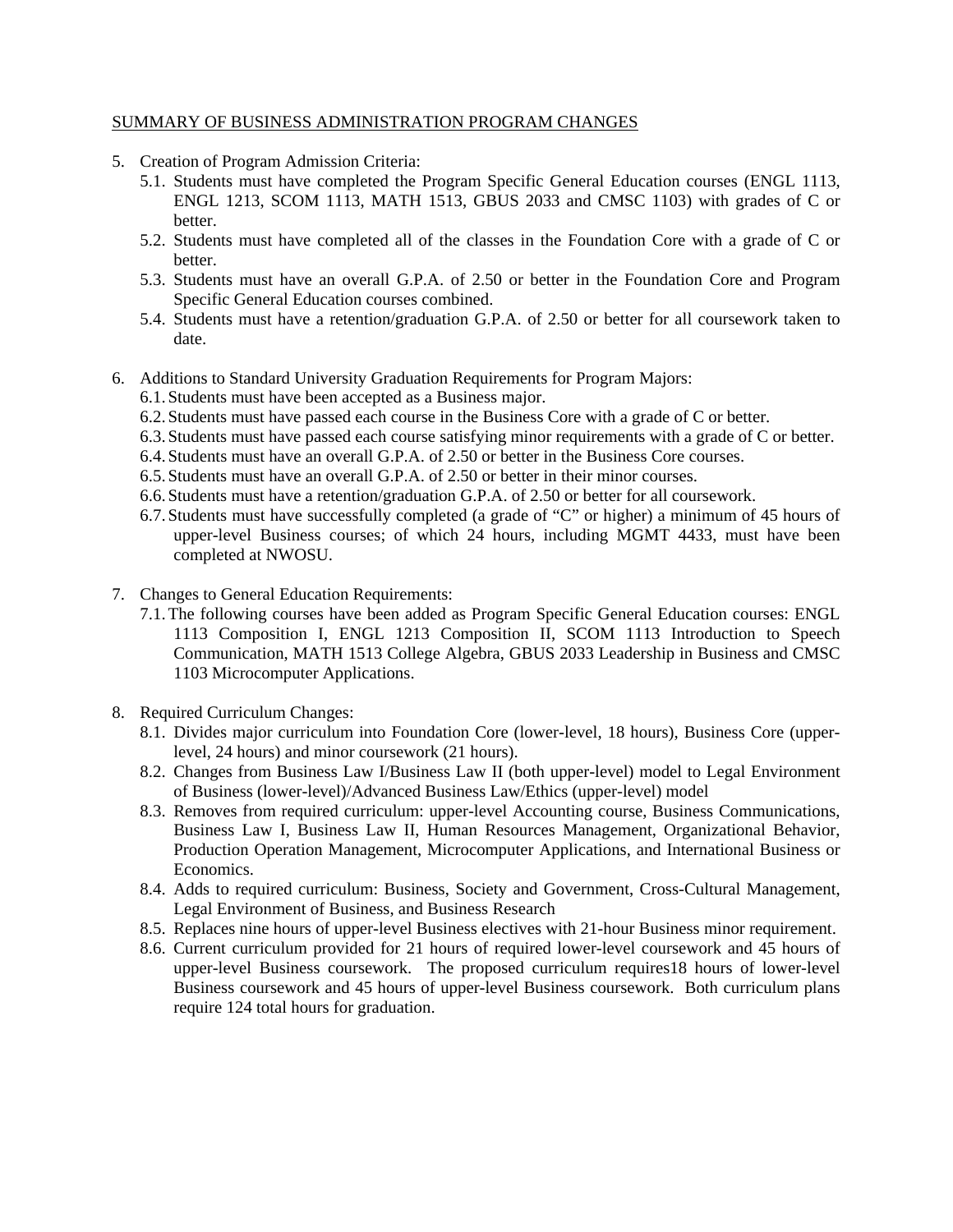# **CURRENT DEGREE REQUIREMENTS**

#### **BUSINESS ADMINISTRATION BACHELOR OF SCIENCE**

|                            |      |                                             | Major/Minor    | Major                                           |
|----------------------------|------|---------------------------------------------|----------------|-------------------------------------------------|
| <b>CMSC</b>                | 1103 | <b>Microcomputer Applications</b>           | 3              | 3                                               |
| <b>ECON</b>                | 2113 | Principles of Macroeconomics                | 3              |                                                 |
| <b>ECON</b>                | 2123 | Principles of Microeconomics                | 3              | $\begin{array}{c} 3 \\ 3 \\ 3 \\ 3 \end{array}$ |
| <b>ACCT</b>                | 2123 | <b>Financial Accounting</b>                 | 3              |                                                 |
| <b>ACCT</b>                | 2133 | <b>Managerial Accounting</b>                | $\overline{3}$ |                                                 |
| <b>ACCT</b>                | 3103 | Intermediate Accounting I OR                |                |                                                 |
| <b>ACCT</b>                | 3133 | Income Tax Accounting                       | 3              |                                                 |
| <b>ECON</b>                | 2163 | Intro to Statistics OR                      |                |                                                 |
| <b>MATH</b>                | 1313 | <b>Statistics OR</b>                        |                |                                                 |
| <b>PSYC</b>                | 4213 | <b>Statistics</b>                           | 3              | $\mathfrak{Z}$                                  |
| <b>GBUS</b>                | 3013 | <b>Business Communications</b>              | 3              | $\begin{array}{c} 3 \\ 3 \\ 3 \end{array}$      |
| <b>MRKT</b>                | 3043 | Principles of Marketing                     | $\frac{3}{3}$  |                                                 |
| <b>MGMT</b>                | 3063 | Principles of Management                    |                |                                                 |
| <b>MGMT</b>                | 3433 | Organizational Behavior                     | $\overline{3}$ |                                                 |
| <b>ECON</b>                | 3213 | <b>International Economics OR</b>           |                |                                                 |
| <b>INTB</b>                | 3513 | <b>International Business</b>               | 3              | 3                                               |
| <b>GBUS</b>                | 3903 | <b>Business Law I</b>                       | 3              | $\overline{3}$                                  |
| <b>GBUS</b>                |      | 3913 Business Law II                        | 3              |                                                 |
| <b>FIN</b>                 | 4063 | <b>Business Finance</b>                     | $\overline{3}$ | 3                                               |
| <b>MGMT</b>                | 4333 | Human Resource Management                   | 3              |                                                 |
| <b>MGMT</b>                | 4353 | Production/Operation Management             | 3              | $\mathfrak{Z}$                                  |
| <b>MIS</b>                 | 4413 | <b>Management Information Systems</b>       | 3              | $\frac{3}{3}$                                   |
| <b>MGMT</b>                | 4433 | <b>Business Policy</b>                      | $\overline{3}$ |                                                 |
| <b>Advanced Electives:</b> |      |                                             |                |                                                 |
|                            |      | Select from Business, Accounting, Economics |                |                                                 |
|                            |      | <b>E-Commerce or Computer Science</b>       | 9              |                                                 |
|                            |      | <b>TOTAL HOURS</b>                          | 66             | 45                                              |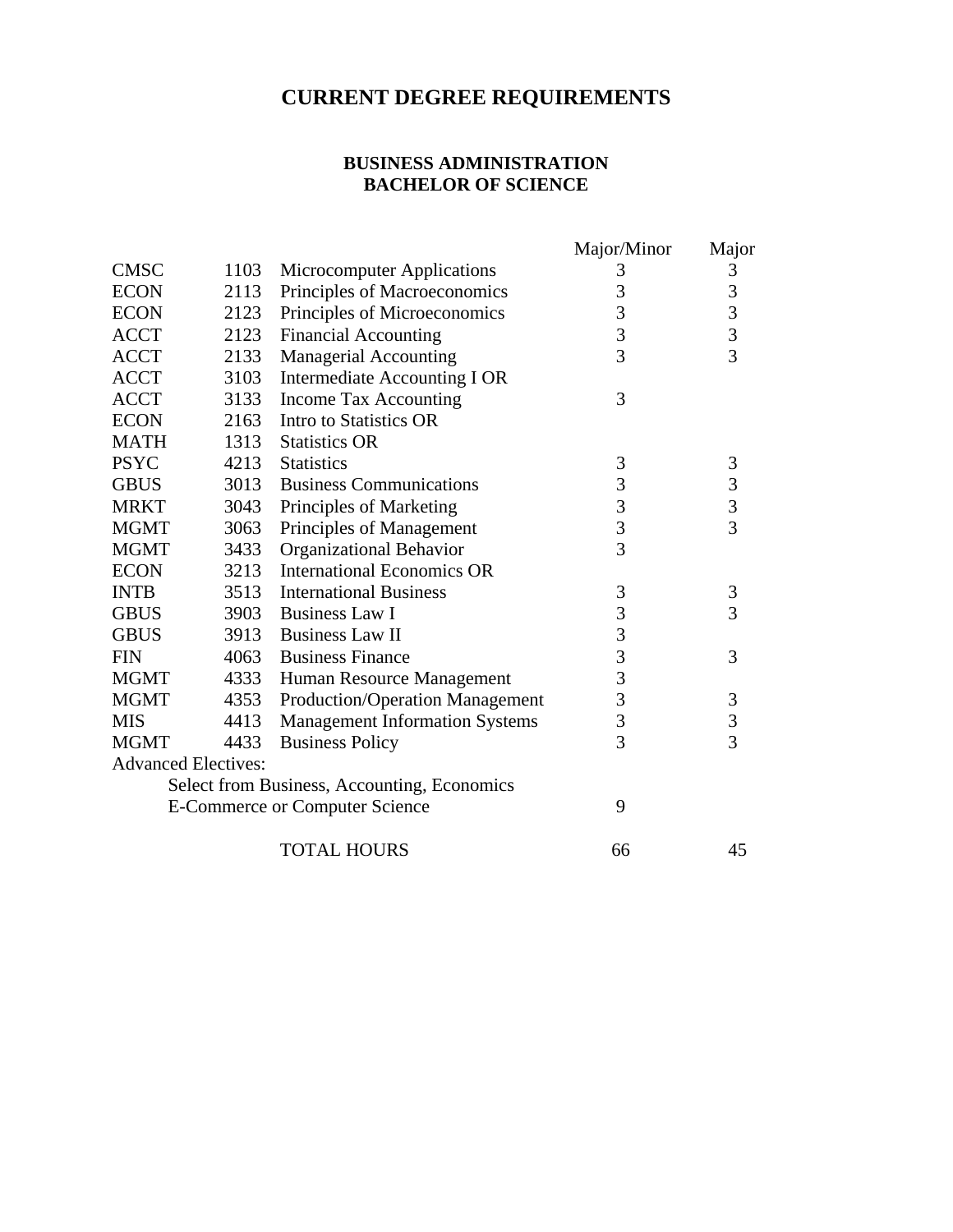# **PROPOSED DEGREE REQUIREMENTS**

## **BUSINESS ADMINISTRATION BACHELOR OF SCIENCE**

# **MAJOR:**

Lower –Level Business-prep courses (Foundation Core):

| <b>ACCT</b> |      | 2123 Financial Accounting                 |   |
|-------------|------|-------------------------------------------|---|
| <b>ACCT</b> |      | 2133 Managerial Accounting                | 3 |
| <b>ECON</b> |      | 2113 Principles of Macroeconomics         | 3 |
| <b>ECON</b> |      | 2123 Principles of Microeconomics         | 3 |
| <b>GBUS</b> |      | <b>2903</b> Legal Environment of Business |   |
| <b>MATH</b> | 1313 | <b>Statistics</b>                         | 3 |
|             |      |                                           |   |
|             |      | <b>TOTAL Foundation Core</b>              |   |

Upper-Level Required Business courses (Business Core):

| <b>FIN</b>  | 3163 | <b>Business Finance</b>                   |    |
|-------------|------|-------------------------------------------|----|
| <b>GBUS</b> | 3953 | <b>Business, Society &amp; Government</b> |    |
| <b>MGMT</b> | 3063 | Principles of Management                  |    |
| <b>MGMT</b> | 4343 | <b>Cross-Cultural Management</b>          |    |
| <b>MIS</b>  | 3413 | <b>Management Information Systems</b>     |    |
| <b>GBUS</b> | 3753 | <b>Business Research</b>                  |    |
| <b>MRKT</b> | 3043 | Principles of Marketing                   |    |
| <b>MGMT</b> | 4433 | <b>Business Policy</b>                    |    |
|             |      | <b>TOTAL Business Core</b>                | 24 |
|             |      | <b>TOTAL HOURS</b>                        |    |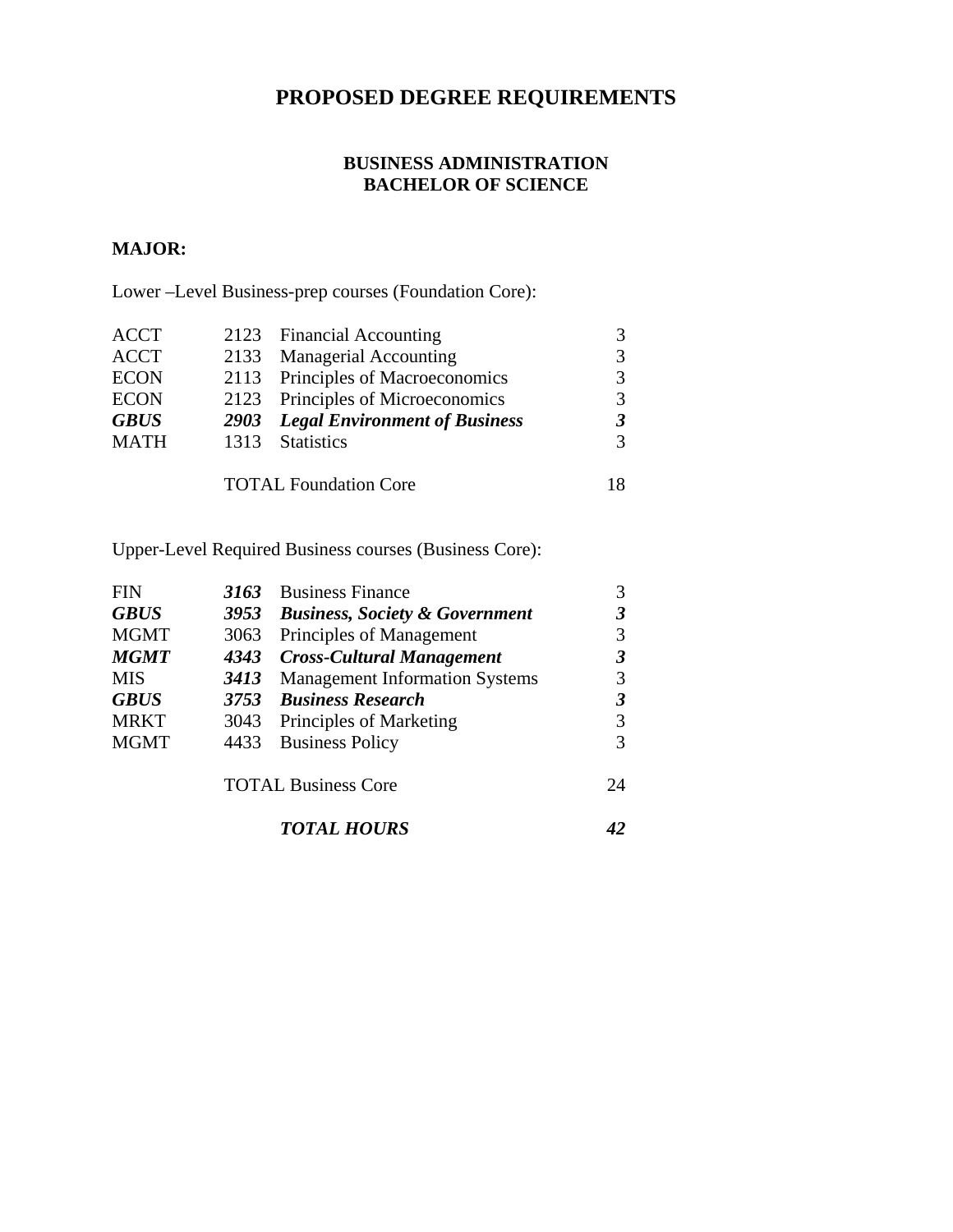# **COURSE DESCRIPTIONS**

# *New Courses:*

# **ACCOUNTING (ACCT)**

### **2003 Survey of Accounting**

A survey of financial and managerial accounting for non-business majors. [NOTE: This class will not count in meeting the degree requirements for Accounting or Business Administration majors. Cannot be taken for credit if the student has completed ACCT 2123 or ACCT 2133] (Sp)

#### **3923 Advanced Business Law/Ethics**

An in-depth examination specific topic of law and ethics that affect business in America. Pre: GBUS 2903. [Co-listed as GBUS 3923] (F)

#### **4123 Advanced Accounting**

Consolidated financial statements, business combinations, reporting, foreign currency transactions and financial statements, partnerships. Pre: ACCT 3113 (TBA)

#### **4143 Petroleum Accounting**

Financial and tax accounting principles, practices, policies, and procedures used by oil and gas producers. Pre: ACCT 3103 and ACCT 3133 (TBA)

## **GENERAL BUSINESS COURSES (GBUS)**

## **2033 Leadership in Business**.

**SL** An introduction to leadership styles and principles as applied to today's business environment, both within the organization and the community. This course satisfies the General Education requirement for a class in leadership. [NOTE: This class includes a service learning component.] (F, Sp)

#### **2903 Legal Environment of Business**

Survey of the areas of our legal system and laws that impact today's business environment. (F, Sp)

#### **3083 Introduction to E-Commerce**

This course is designed to provide an introduction to computers, Internet, and business transactions. The course focuses on technology based interactions between customers and businesses over the Internet. (TBA)

#### **3513 International Business**

An in-depth study of the various aspects of international business, including the environmental, economic, political and social constraints. (F)

#### **3753 Business Research**

Applied business statistics and research techniques relevant to business decision making. Pre: MATH 1313, MATH 1513 and ENGL 1213. (F, Sp)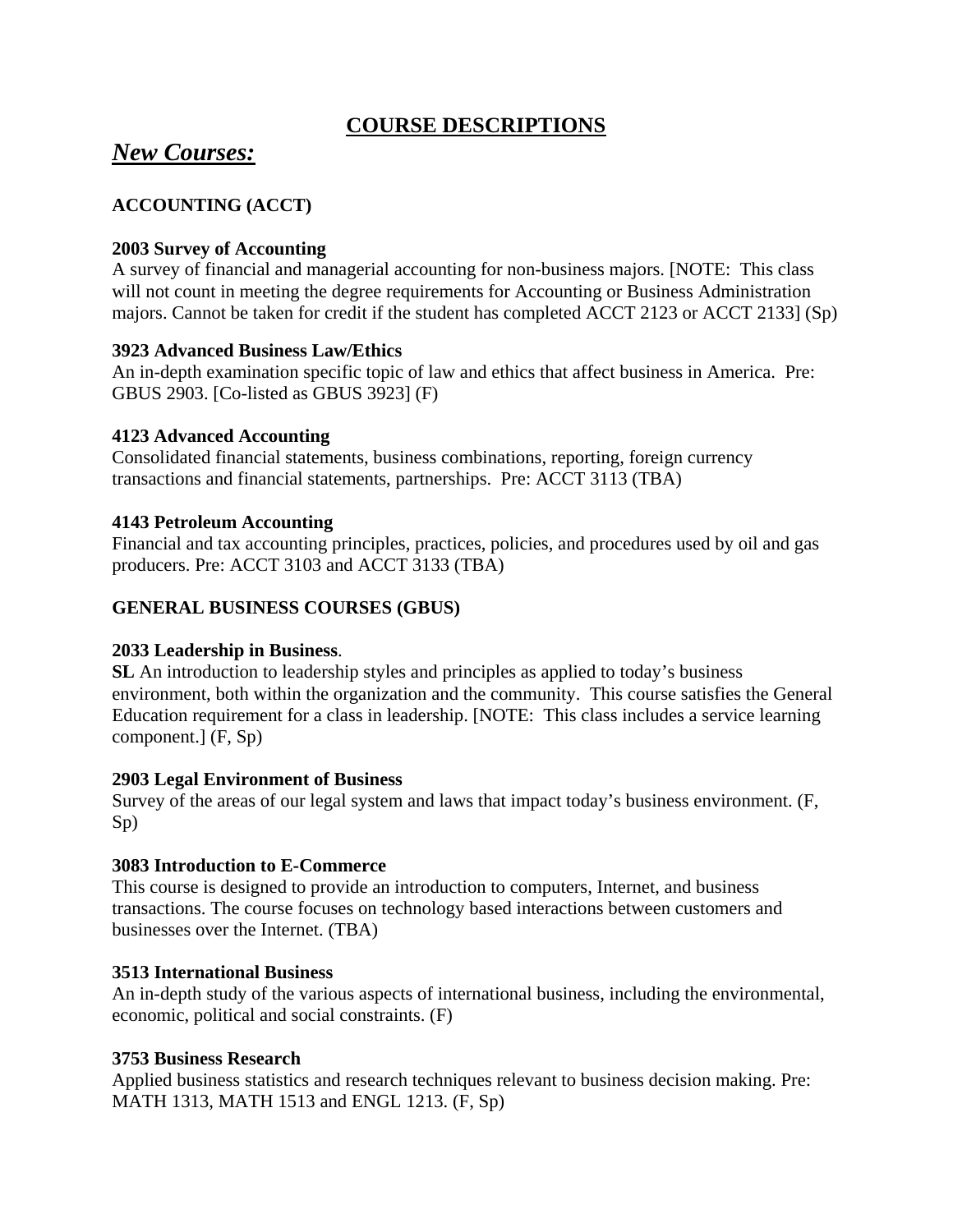### **3923 Advanced Business Law/Ethics**

An in-depth examination specific topic of law and ethics that affect business in America. Pre: GBUS 2903. [Co-listed as ACCT 3923.] (F)

### **3953 Business, Society and Government**.

A study of the interactions of business, government and society with a focus on government regulation, business ethics and the social responsibilities of business firms. Prerequisite: Junior standing. (F, Sp)

#### **4323 Small Business Consulting**

An introduction to consulting. Students, either in teams or individually, will have practical experience working with small business or non-profit organization in a consulting role. (TBA)

#### **4933 Business Ethics**

An issues- and problems-oriented course in applied business ethics. Focus is on the crises of conscience and the everyday conflicts of role and obligation that characterize our professional lives and the role of corporate responsibility in today's society. (TBA)

#### **4953 Employment Law**

Analyzes the legal relationship between employers and employees or potential employees. (Sp).

# **ECONOMICS COURSES (ECON)**

## **2103 Survey of Economics**

An introductory level course in economics designed for non-business majors. Emphasis is placed on understanding how economic principles apply to domestic and global issues in today's world. [NOTE: This class will not count in meeting the degree requirements for Accounting or Business Administration majors. May not be taken for credit if student has completed ECON 2113 or ECON 2123.] (F)

## **FINANCE COURSES (FIN)**

## **3013 Survey of Finance**

Concepts and techniques of financial management. Also included are the time value of money, basic instruments of financing, financial planning, capitalization, and marketing of securities. Pre: Either ACCT 2003 or ACCT 2133 and ECON 2103. (Students with both ECON 2113 and ECON 2123 also meet the prerequisite.) [NOTE: This class will not count in meeting the degree requirements for Accounting or Business Administration majors. May not be taken for credit if student has completed FIN 3063] (F)

#### **4213 Real Estate**

Real estate as an academic and practical discipline; designed to introduce students to theory principles, practices, problem-solving, and decision-making; techniques applicable to purchase, transfer, lease, financing, appraisal and brokerage in land and buildings. (TBA)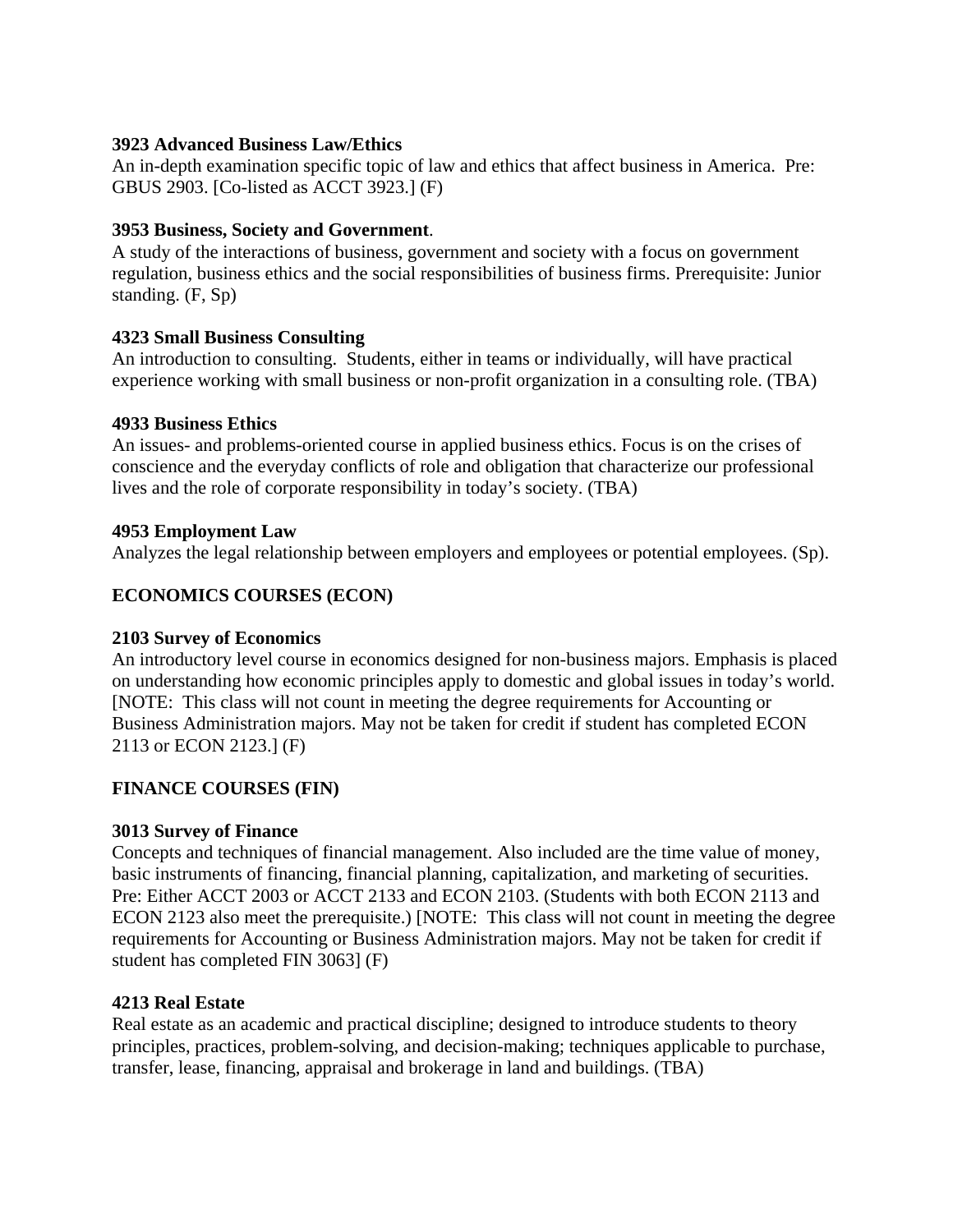#### **4323 Investments**

This course involves the evaluation of investment vehicles, fundamental and technical analysis, and alternative investment strategies while providing the beginning investor with an understanding of the functioning of an efficient market. (TBA)

#### **4433 Business Risk Management and Insurance**

Identification, measurement, and control of non-speculative risks of business; study of various types of insurance available to business, including self insurance, methods of loss prevention; insurance as a planning tool; insurance procurement. (TBA)

## **MANAGEMENT COURSES (MGMT)**

#### **4703 Management Internship**

An Internship course in which the student will have an opportunity to integrate concepts learned and philosophies developed in Management and other business courses with real world experiences. Emphasis will be on allowing students practical application of their field. (TBA)

## **MARKETING COURSES (MRKT)**

#### **4253 Integrated Marketing Communications**

Planning, organizing, directing, and controlling the promotion mix. Pre: MRKT 3043. (F)

#### **4703 Marketing Internship**

An Internship course in which the student will have an opportunity to integrate concepts learned and philosophies developed in Marketing and other business courses with real world experiences. Emphasis will be on allowing students practical application of their field. (TBA)

# *Deleted Courses: (from catalog)*

## **ACCOUNTING COURSES (ACCT)**

1003 Introduction to Accounting 4103 Advanced Accounting I 4113 Advanced Accounting II

## **GENERAL BUSINESS COURSES (GBUS)**

3013 Business Communications 3213 Oral Communication for Business Professionals 3223 Real Estate Principles 3233 Insurance Principles 3243 Personal Insurance 3253 Real Estate Practice 3313 Industrial Psychology 3713 Investments 3903 Business Law I 3913 Business Law II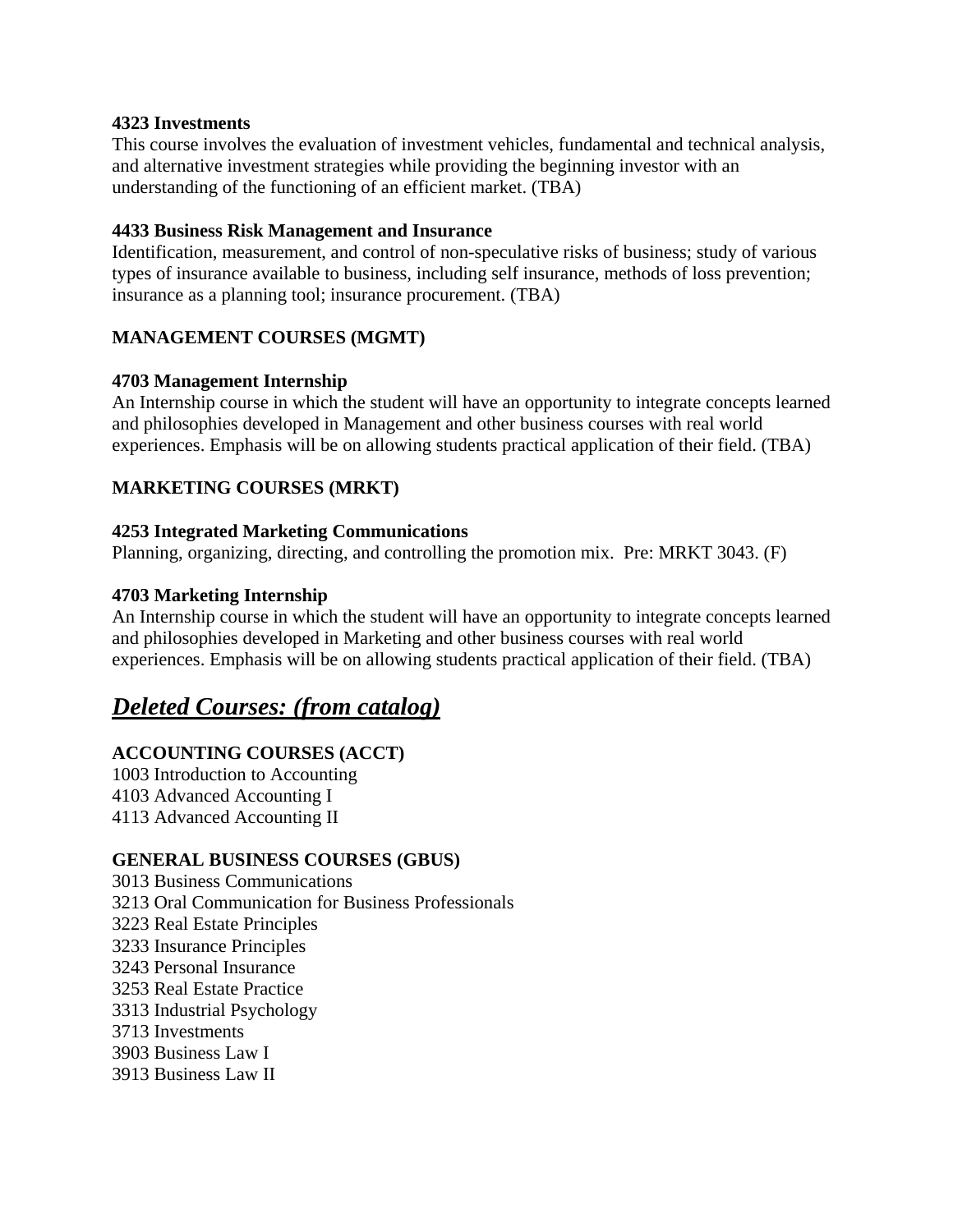4013 Methods of Teaching Business Subjects 4053 Consumer Problems 4262 Property and Liability Insurance

#### **ECONOMICS COURSES (ECON)**

1113 Agricultural Economics 2163 Introduction to Statistics 3003 Money and Banking 3103 Economics of Agricultural Policy 3603 U.S. Economic History 4123 Industrial Organization 4133 Labor Economics 4153 Agricultural Economics of Development 4353 Intermediate Price Theory

#### **FINANCE COURSES (FIN)**

3003 Money and Banking 3133 Public Finance

#### **INTERNATIONAL BUSINESS COURSES (INTB)**

3213 International Economics 3513 International Business 4113 International Marketing 4303 International Accounting 4343 Cross-Cultural Management

# **MANAGEMENT INFORMATION SYSTEMS COURSES (MIS)**

3003 Data Management Systems 3023 Survey of Operating Systems 3053 Visual Basic Programming 4013 Systems Analysis and Design

#### **MARKETING (MRKT)**

3033 Principles of Advertising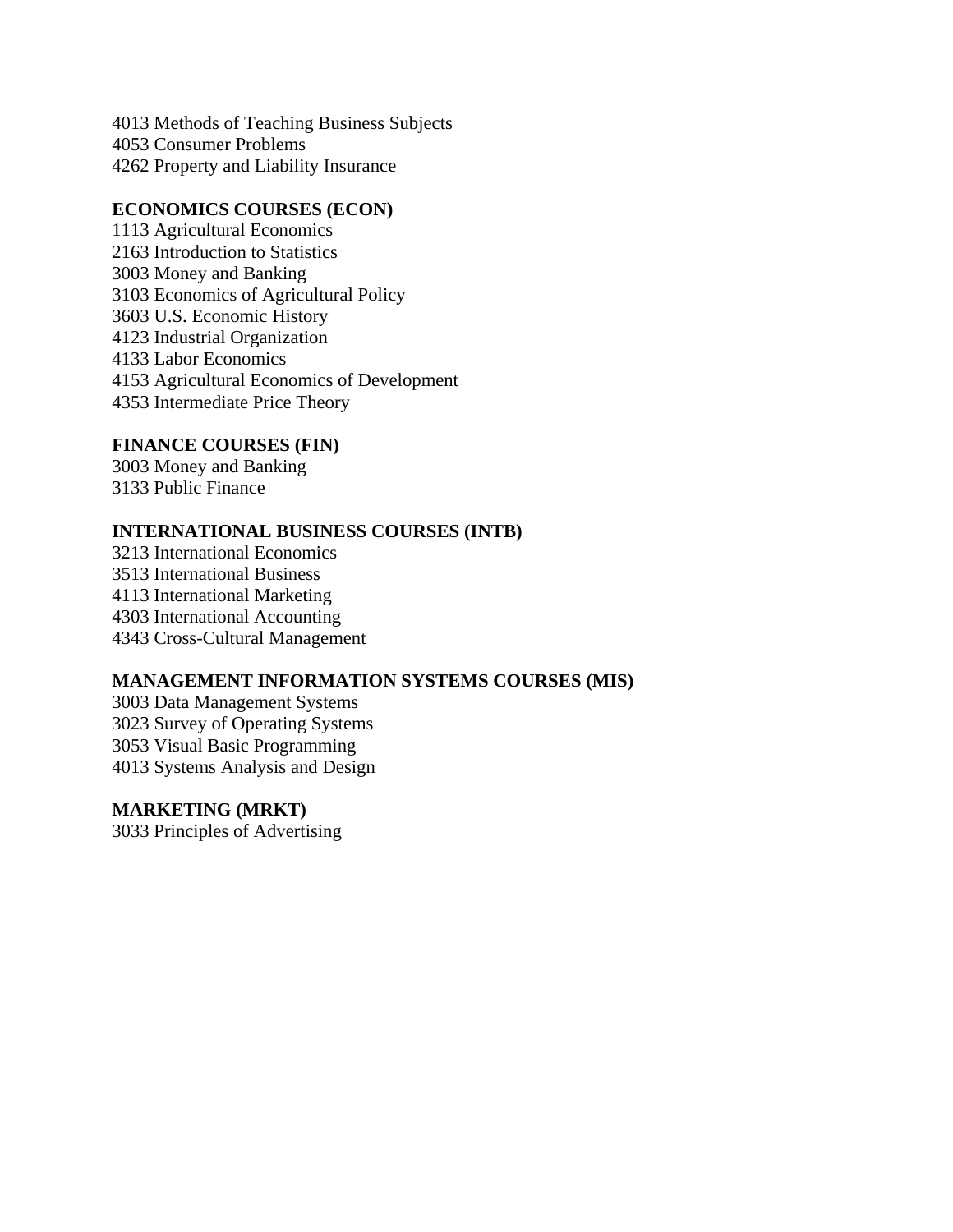#### **Request for Program Modification**

#### *Oklahoma State Regents for Higher Education*

Institution submitting request: Northwestern Oklahoma State University

Contact person: Dr. James Bowen

Title: Dean, School of Professional Studies

Phone number: 580-327-8544

Current title of degree program (Level II): Bachelor of Science

Current title of degree program (Level III):E-Commerce

State Regent's three-digit program code: 063

Degree Granting Academic Unit: Department of Business, E-Commerce and Accounting

With options in: A.

**TYPE OF REQUEST:** Check those appropriate and complete appropriate pages *ONLY!*

| (1) Program Deletion                         |                                                             |  |  |
|----------------------------------------------|-------------------------------------------------------------|--|--|
| $\Box$ (2) Program Suspension                |                                                             |  |  |
| $\Box$ (3) Change of Program Name            | <b>Complete and return ONLY</b><br>this cover sheet AND the |  |  |
| and/or Degree Designation                    | appropriate page specifying                                 |  |  |
| $\Box$ (4) Option Addition                   | the requested modification!                                 |  |  |
| $\Box$ (5) Option Deletion                   |                                                             |  |  |
| (6) Option Name Change                       |                                                             |  |  |
| (7) Program Requirement Change               |                                                             |  |  |
| $\Box$ (8) Other Degree Program Modification |                                                             |  |  |
| Signature of President:                      |                                                             |  |  |
| Date of Governing Board Approval:            |                                                             |  |  |

*Oklahoma State Regents for Higher Education*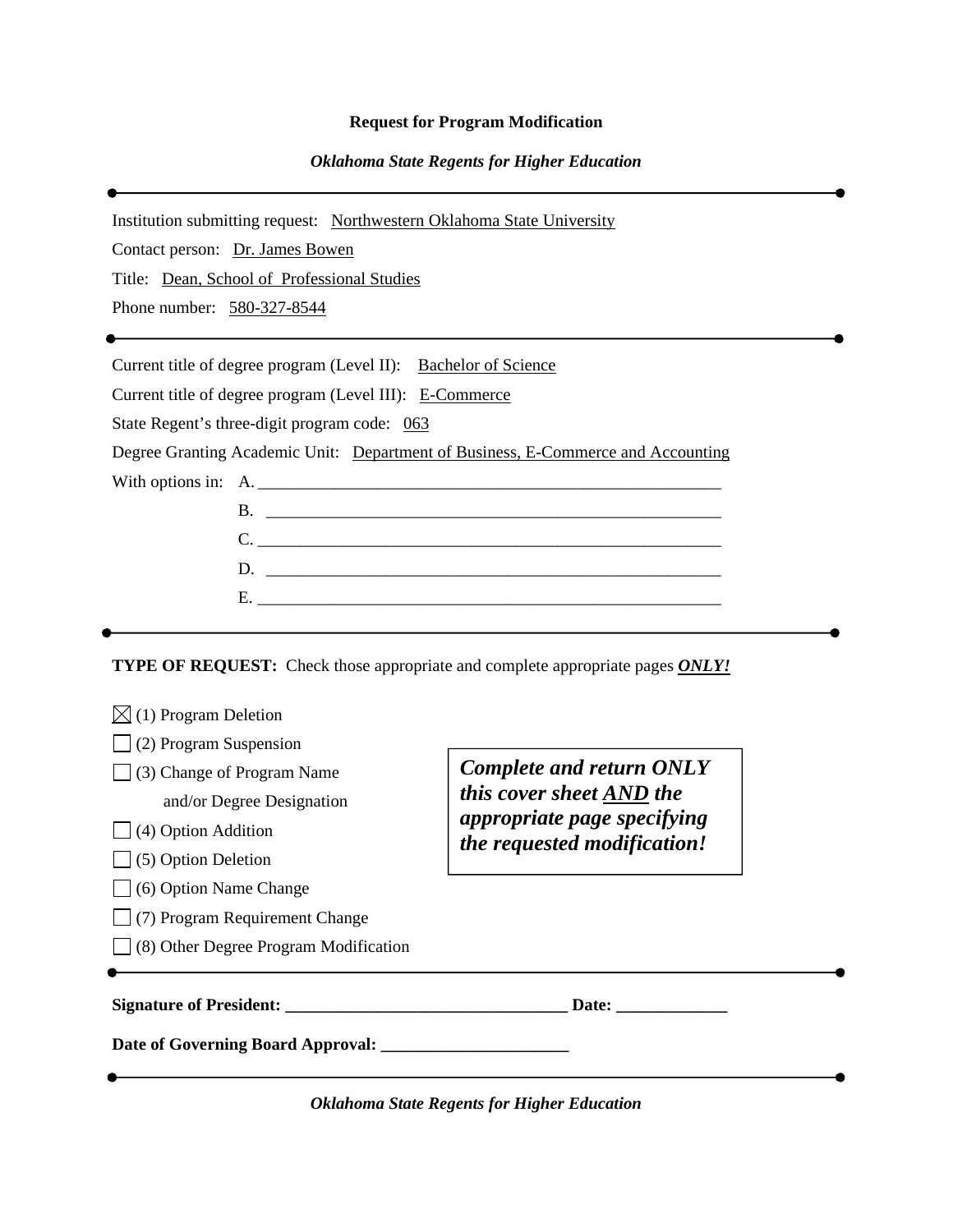#### **REQUEST FOR PROGRAM MODIFICATION (continued)**

Institution submitting request: Northwestern Oklahoma State University

State Regents' three-digit program code and Program name of program to be modified:

#### 063 E-Commerce

#### **(1) PROGRAM DELETION Delete program and all options**

Are students still enrolled in degree program?  $\Box$  No  $\Box$  Yes

If yes, how many? **4 majors** Expected date of graduation for last student: **May 2011**

Number of courses which will be deleted as a result of this action: **25 undergraduate and 13 graduate courses**

Funds available for reallocation:  $\Box$  No  $\Box$  Yes

Which departments/programs will receive the reallocated funds? Business

**Any operational funds which were used for e-commerce classes will remain with the business department. The faculty members who taught e-commerce classes also taught business classes and will now teach additional sections of business classes.** 

Reason for requested action (attach no more than one page if space provided is inadequate):

**As part of the process for seeking Association of Collegiate Business Schools and Programs (ACBSP) accreditation, the Business Department has undertaken a strategic planning process. The E-Commerce major does not fit into the long-term strategic goals of the department or university.** 

**The decision to eliminate the E-Commerce major is further supported by the extremely low productivity of the program. Currently there are only 4 majors in the program. The average enrollment in upper-level E-Commerce classes over the past three academic years is only 4.4 students. There has been only one graduate with a major in E-Commerce over the past two academic years.** 

**The E-Commerce major is housed within the department of Business, E-Commerce and Accounting. The E-Commerce faculty teach classes in other disciplines within the department. These faculty members will be assigned additional teaching responsibilities in these alternate disciplines.**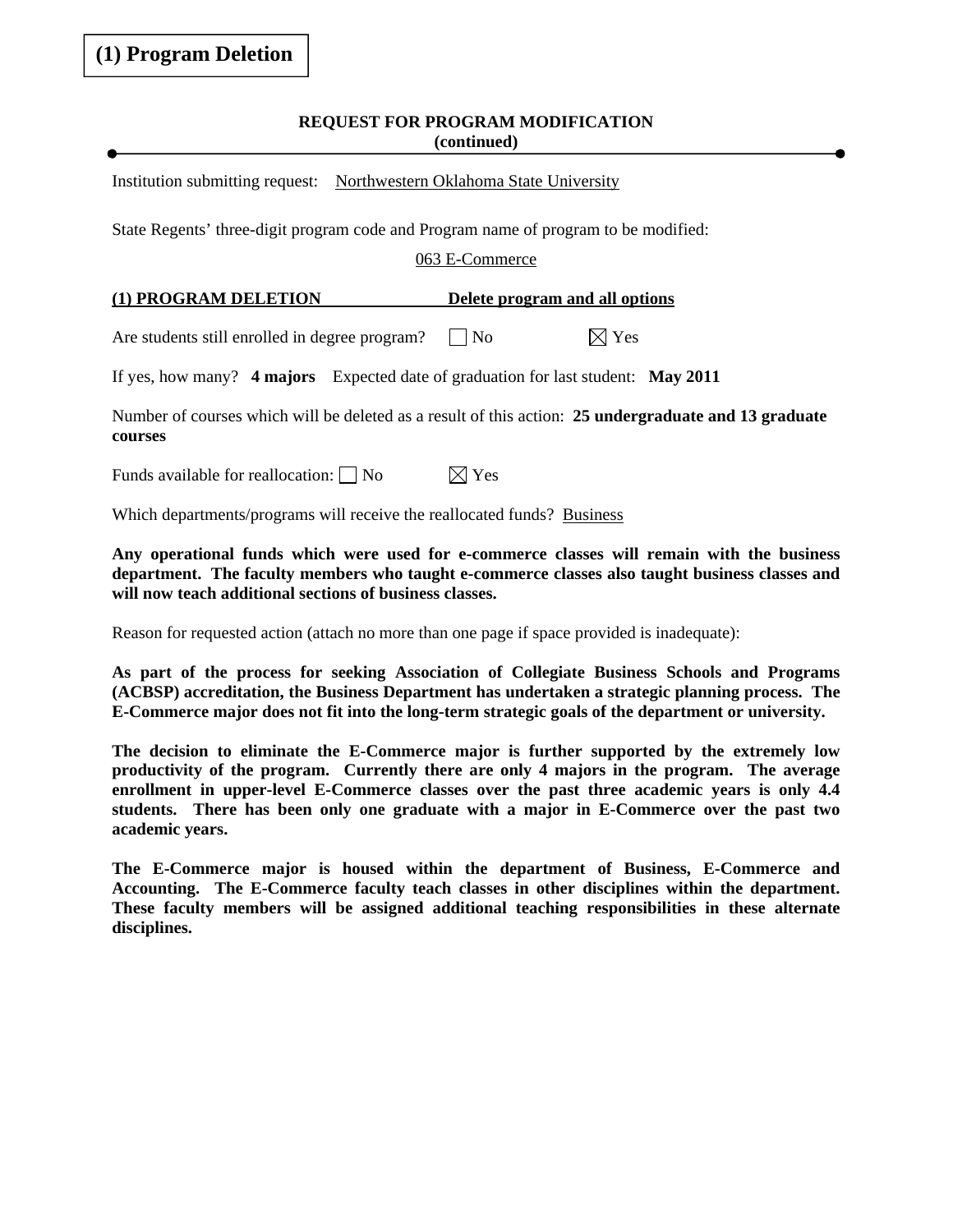#### **Request for Program Modification**

#### *Oklahoma State Regents for Higher Education*

Institution submitting request: Northwestern Oklahoma State University Contact person: Dr. James Bowen Title: Dean, School of Professional Studies Phone number: 580-327-8544 Current title of degree program (Level II): Bachelor of Science Current title of degree program (Level III):Organizational Leadership State Regent's three-digit program code: 775 Degree Granting Academic Unit: Department of Business, E-Commerce and Accounting With options in: A. B. \_\_\_\_\_\_\_\_\_\_\_\_\_\_\_\_\_\_\_\_\_\_\_\_\_\_\_\_\_\_\_\_\_\_\_\_\_\_\_\_\_\_\_\_\_\_\_\_\_\_\_\_\_ C. \_\_\_\_\_\_\_\_\_\_\_\_\_\_\_\_\_\_\_\_\_\_\_\_\_\_\_\_\_\_\_\_\_\_\_\_\_\_\_\_\_\_\_\_\_\_\_\_\_\_\_\_\_\_ D. \_\_\_\_\_\_\_\_\_\_\_\_\_\_\_\_\_\_\_\_\_\_\_\_\_\_\_\_\_\_\_\_\_\_\_\_\_\_\_\_\_\_\_\_\_\_\_\_\_\_\_\_\_ E. \_\_\_\_\_\_\_\_\_\_\_\_\_\_\_\_\_\_\_\_\_\_\_\_\_\_\_\_\_\_\_\_\_\_\_\_\_\_\_\_\_\_\_\_\_\_\_\_\_\_\_\_\_\_ **TYPE OF REQUEST:** Check those appropriate and complete appropriate pages *ONLY!*  $\Box$  (1) Program Deletion

| Signature of President:<br>Date of Governing Board Approval: | Date:                                                      |  |
|--------------------------------------------------------------|------------------------------------------------------------|--|
|                                                              |                                                            |  |
| $\vert$ (8) Other Degree Program Modification                |                                                            |  |
| $\boxtimes$ (7) Program Requirement Change                   |                                                            |  |
| $\Box$ (6) Option Name Change                                |                                                            |  |
| $\Box$ (5) Option Deletion                                   |                                                            |  |
| $\Box$ (4) Option Addition                                   | appropriate page specifying<br>the requested modification! |  |
| and/or Degree Designation                                    | this cover sheet AND the                                   |  |
| $\Box$ (3) Change of Program Name                            | <b>Complete and return ONLY</b>                            |  |
| (2) Program Suspension                                       |                                                            |  |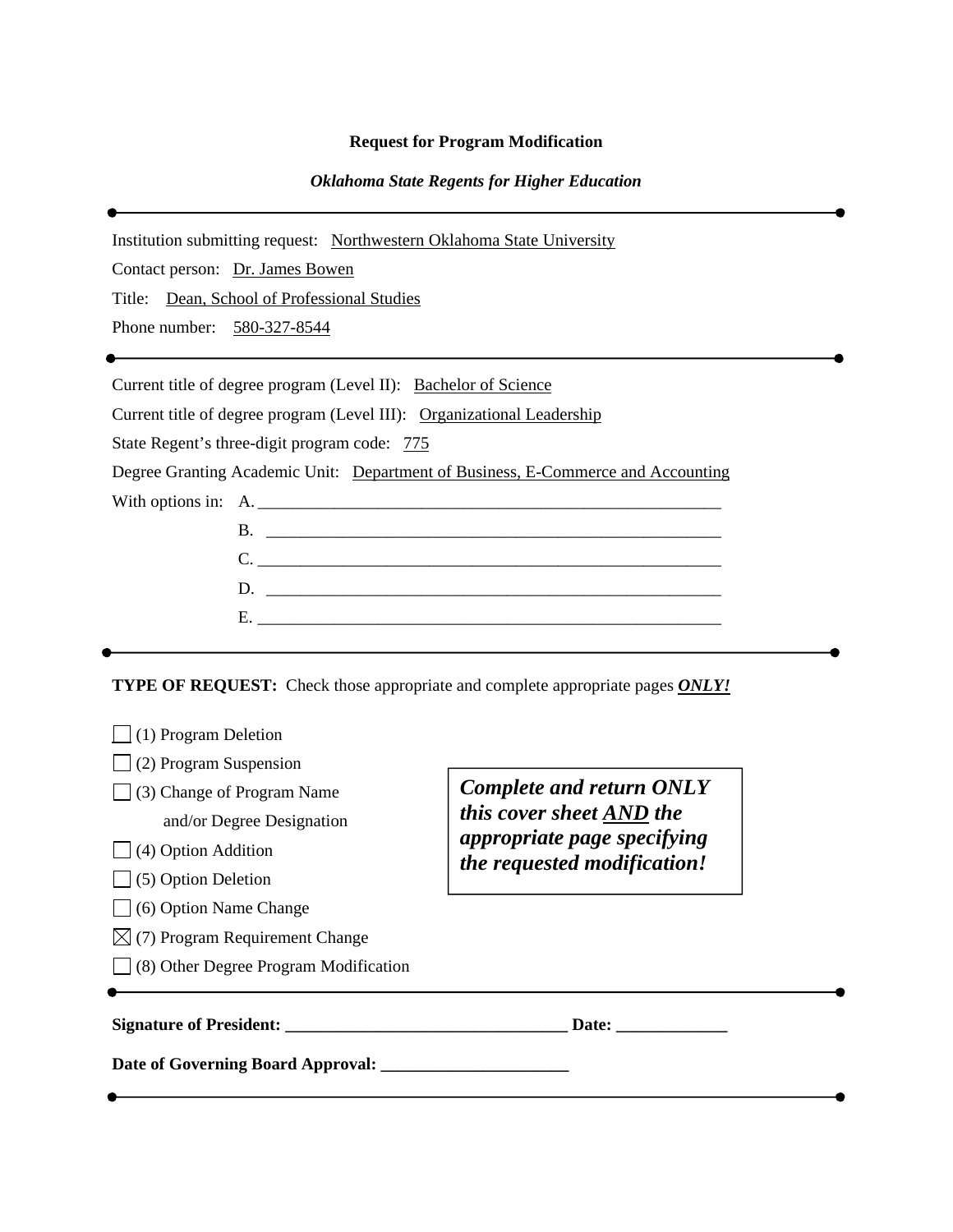# **(7) Program Requirement Change**

#### *Oklahoma State Regents for Higher Education*  **REQUEST FOR PROGRAM MODIFICATION (continued)**

Institution submitting request: Northwestern Oklahoma State University

State Regents' three-digit program code and Program name of program to be modified:

775 Organizational Leadership

#### **(7) PROGRAM REQUIREMENT CHANGES**

| Course requirement change (change in number of core courses, electives, general education, etc.<br>⊠<br>Changes in course prefixes that do not effect content should be reported, but do not require approval.) |
|-----------------------------------------------------------------------------------------------------------------------------------------------------------------------------------------------------------------|
| Degree program requirement change (i.e. prerequisites, minimum GPA for admission or other<br>admission criteria changes, graduation criteria change, etc.)                                                      |
| Total credit hours for the degree will <b>NOT</b> change.<br>IХI                                                                                                                                                |
| Total credit hours for the degree will change from<br>to                                                                                                                                                        |
| Summary of changes (attach no more than one page if space provided is inadequate):                                                                                                                              |
| (see attached)                                                                                                                                                                                                  |
| $\boxtimes$ No<br>Will total number of credit hours required for the degree change<br>Yes                                                                                                                       |
| Attach current and proposed degree program requirements and degree program objectives (on no more<br>than three pages). Indicate the changes clearly.                                                           |
| Will requested change require additional funds? $\boxtimes$ No<br>Yes                                                                                                                                           |
| If yes, please specify the number of the additional costs, the source of the funds, and how they will be<br>expended (attach no more than one page if space provided is inadequate).                            |
| Reason for requested action (attach no more than one page if space provided is inadequate):                                                                                                                     |

The changes in the Organizational Leadership major were a result of the curriculum changes in the Business Administration major. Courses that were deleted in the Business Administration changes that impacted Organizational Leadership were replaced with other appropriate courses.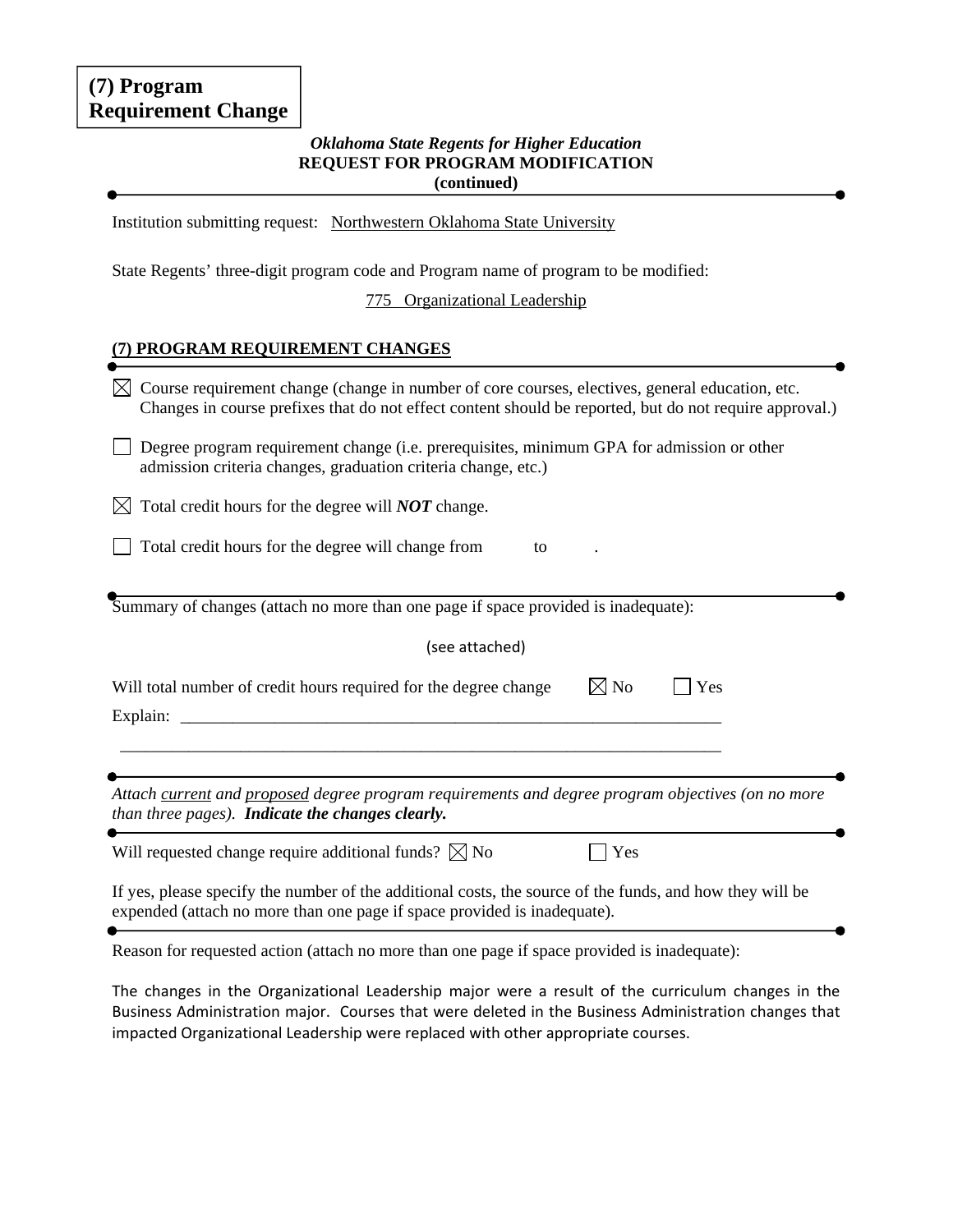#### SUMMARY OF ORGANIZATIONAL LEADERSHIP PROGRAM CHANGES

The following changes were made to the NWOSU-Focused courses as a result of the Business Administration and E-Commerce curriculum changes:

The following courses were added to the focus area:

ACCT 2003 Survey of Accounting GBUS 3953 Business, Society and Government GBUS 4953 Employment Law

The following courses were deleted:

ECOM 4033 E-Law ECOM 4353 Disaster Planning Management GBUS 3903 Business Law I

The following courses were renumbered:

ECOM 4013 to MRKT 4013 E-Marketing INTB 3513 to GBUS 3513 International Business MIS 4413 to MIS 3413 Management Information Systems

In the Math and Natural Science general education requirements FIN 1113 Personal Finance was substituted for ECOM 2013 Web Programming I.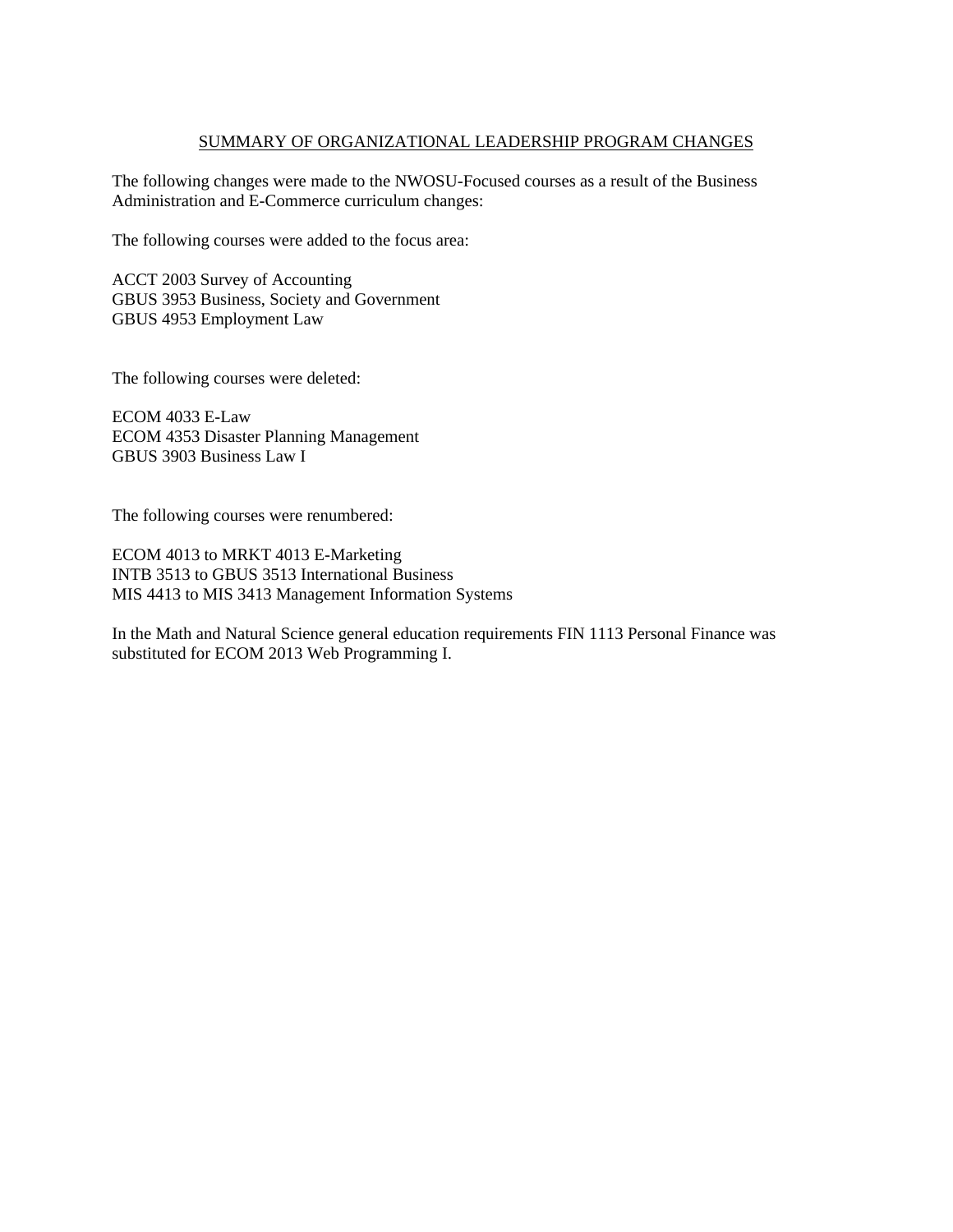# **CURRENT DEGREE CURRICULUM**

### ORGANIZATIONAL LEADERSHIP GRADUATION REQUIREMENTS

Students completing this degree program will meet the same graduation requirements as those in other baccalaureate degree programs. Graduation requirements will be monitored by the home institution and will include:

- 1. Minimum of 124 earned credit hours
- 2. 2.0 grade point average for graduation/retention

3. 60 credit hours at a four-year institution excluding physical education activity courses

4. 40 hours of upper division course work (3000 and 4000 level) excluding physical education activity courses

5. 30 hours of residency at the degree granting (home) institution

6. At least 15 of the final 30 hours or  $\frac{1}{2}$  the major from the institution granting the degree

- 7. English Proficiency as defined by the institution granting the degree
- 8. Computer Proficiency as defined by the institution granting the degree

#### DEGREE REQUIREMENTS

General Education ...................................... 40-45 credit hours

| Common Core Courses (27-30 credit hours)   |  |
|--------------------------------------------|--|
| NWOSU-Focused Courses (12-15 credit hours) |  |
|                                            |  |

Total .............................................................. 124 credit hours

\*Courses could include prior academic credit on transcript and/or up to 30 hours of extrainstitutional credit through CLEP, DANTES, military or prior learning assessment (maximum of 15 hours in this category).

Note: Transfer students with an Associate of Arts or Associate of Science degree from an accredited Oklahoma institution are exempt from general education requirements (except one course of American History and one course of American Government are required).

#### GENERAL EDUCATION

| <b>I. COMMUNICATION and HUMANITIES</b>   |         |
|------------------------------------------|---------|
|                                          | 9 hours |
| 1. English 1113 and English 1213 or 3513 |         |
| 2. Speech 1113                           |         |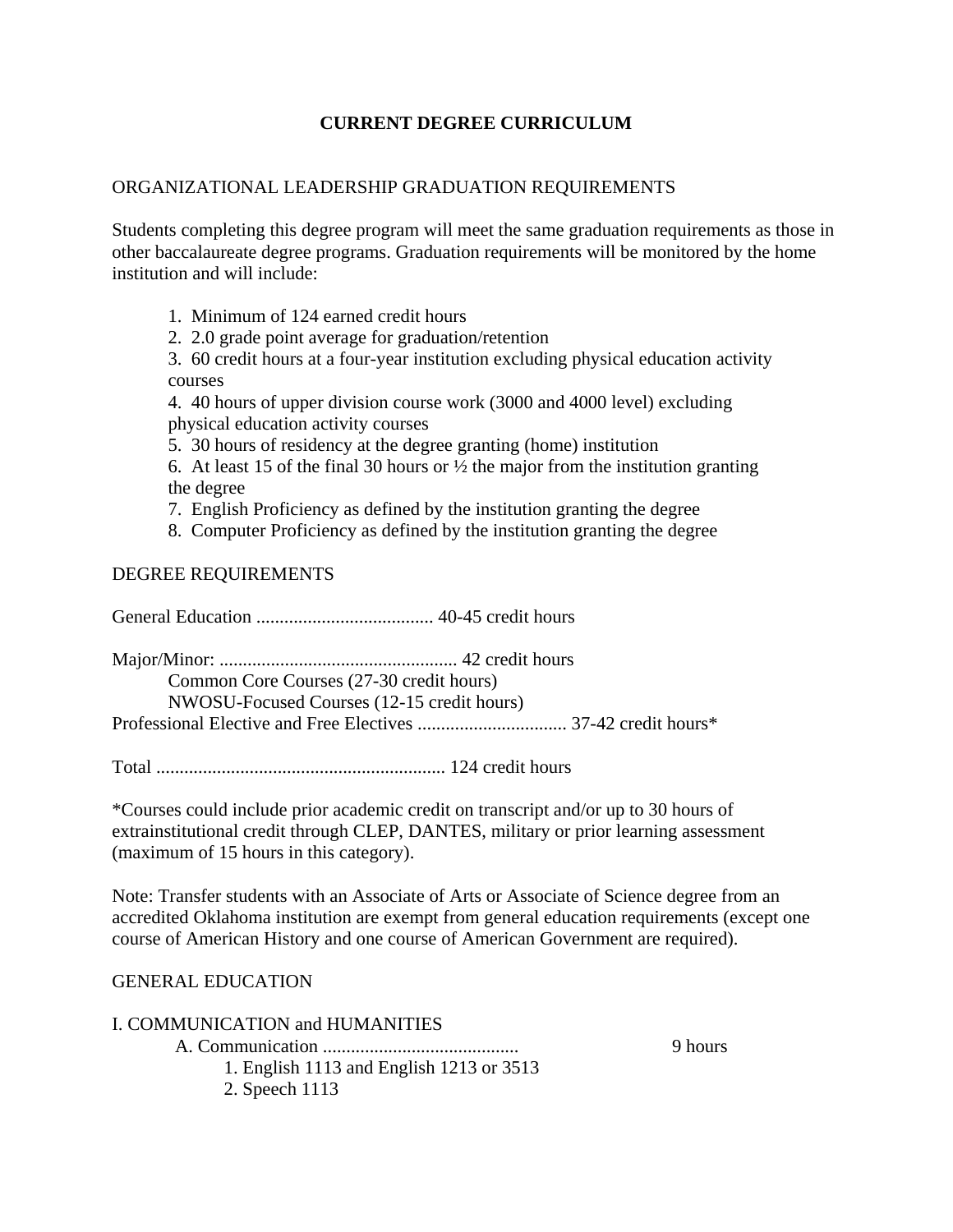|                                                                                 | 5-6 hours |
|---------------------------------------------------------------------------------|-----------|
| Selected from the following courses:                                            |           |
| General Humanities 2113, 2223                                                   |           |
| Great Books 2213                                                                |           |
| Intro to Literature 2413                                                        |           |
| Introduction to Film 2423                                                       |           |
| Art in Life 2432                                                                |           |
| Great Films 2523                                                                |           |
| Music in Life 2533                                                              |           |
| Philosophy in Life 2633                                                         |           |
| Ethics in Life 2643                                                             |           |
| World Religions 2412                                                            |           |
| Literature 2543, 2653, 2773, 2883, 3403, 3413                                   |           |
| Theatre Appreciation HUM 2403 or TCOM 2413                                      |           |
| II. SOCIAL and BEHAVIORAL SCIENCE                                               | 12 hours  |
| A. American History Survey 1483 OR 1493                                         |           |
| B. Political Science 1113                                                       |           |
| C. Psychology 1113 or Sociology 1113 or Economics 2113 or 2123                  |           |
| D. Directed Electives (3 hours)                                                 |           |
| Selected from the following:                                                    |           |
| Early World Civilization 1213                                                   |           |
| Modern World Civilization 1223                                                  |           |
| <b>Non-Western Civilizations 1233</b>                                           |           |
| History (Upper Level) 3000/4000                                                 |           |
| III. MATH and NATURAL SCIENCE                                                   | 14 hours  |
| Choose ONE course from EACH of the following areas:                             |           |
| 1. Mathematics, but not Math 1313 or Math 2233                                  |           |
| 2. *Biological Science- any class in biology                                    |           |
| 3. *Physical Science – any class in chemistry, physics, or physical science     |           |
| *At least one of the biological or physical science classes must include a lab. |           |
| 4. Web Programming I 2013                                                       |           |
|                                                                                 |           |
|                                                                                 |           |
| ECOM 4013 E-Marketing                                                           |           |
| ECOM 4033 E-Law                                                                 |           |
| ECOM 4353 Disaster Planning Management                                          |           |
|                                                                                 |           |

GBUS 3903 Business Law I

INTB 3513 International Business MGMT 3063 Principles of Management

MGMT 3433 Organizational Behavior

MGMT 4213 Small Business Management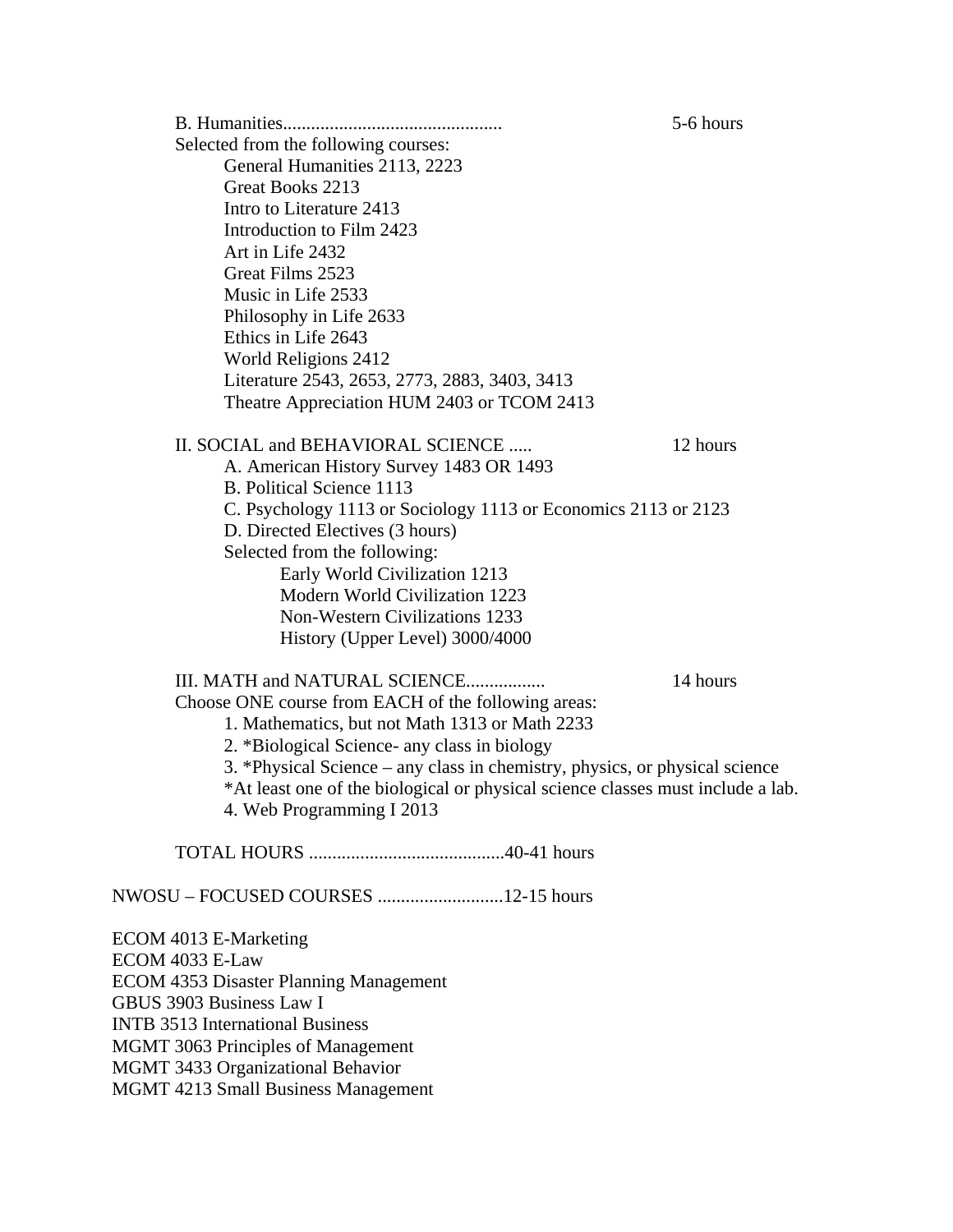MGMT 4333 Human Resource Management MGMT 4343 Cross-Cultural Management MRKT 3043 Principles of Marketing MRKT 4043 Salesmanship MRKT 4103 Marketing Management MRKT 4113 International Marketing MIS 4413 Management Information Systems MIS 4423 Information Systems Management

Note: All of the above courses are offered online. See each discipline in Section X for course descriptions.

## **ELECTIVES**

Students must complete sufficient elective credit hours to meet the 124 hours required for graduation. Electives could include prior academic credit on the transcript, up to 30 hours of extra institutional credit through CLEP, Military, or prior learning assessment (maximum of 15 hours in this category) or additional courses taken along with the major/minor. It is anticipated that most students will come in with 32-40 credit hours of electives that will apply toward the degree.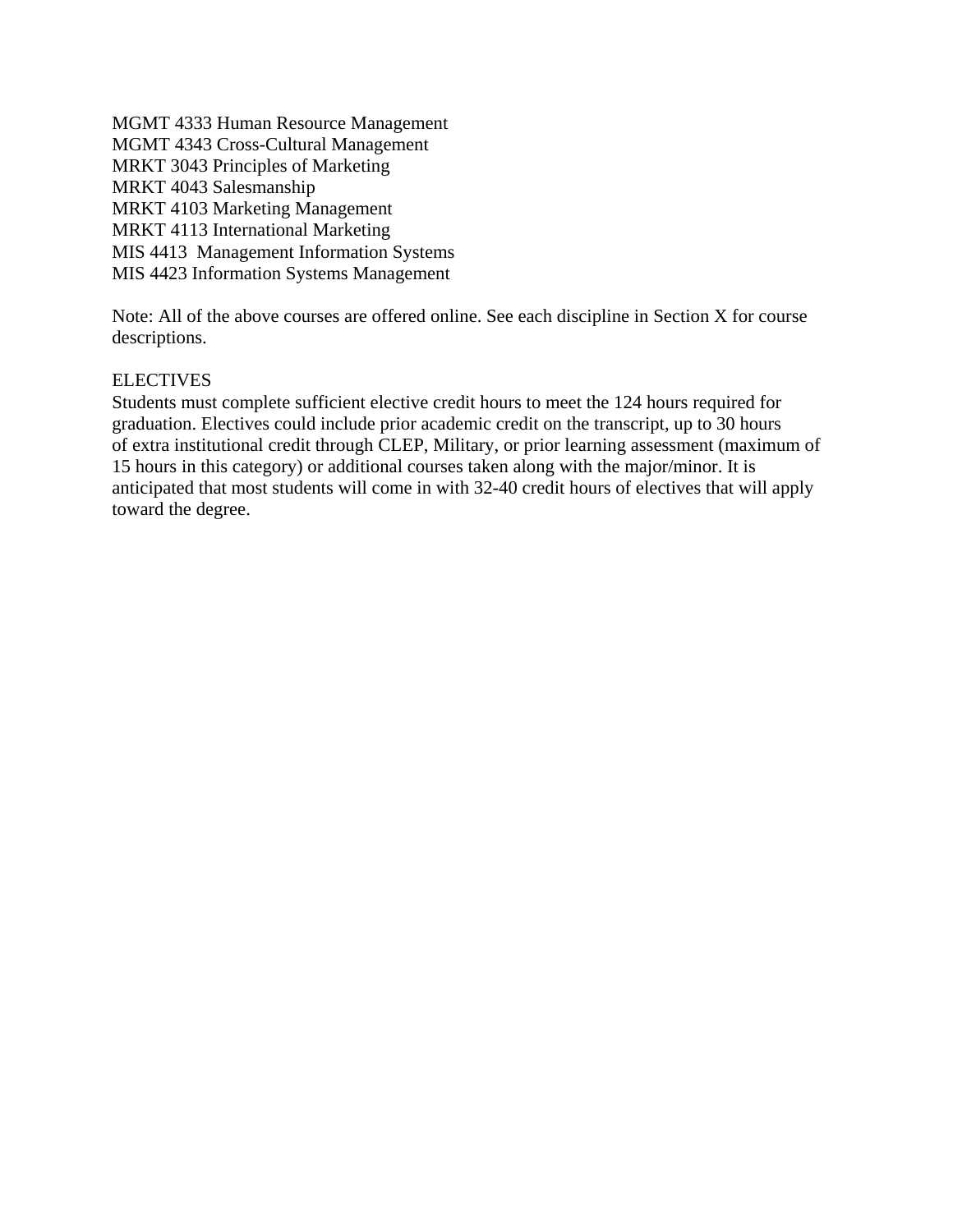# **PROPOSED DEGREE CURRICULUM**

# ORGANIZATIONAL LEADERSHIP GRADUATION REQUIREMENTS

Students completing this degree program will meet the same graduation requirements as those in other baccalaureate degree programs. Graduation requirements will be monitored by the home institution and will include:

- 1. Minimum of 124 earned credit hours
- 2. 2.0 grade point average for graduation/retention

3. 60 credit hours at a four-year institution excluding physical education activity courses

4. 40 hours of upper division course work (3000 and 4000 level) excluding physical education activity courses

5. 30 hours of residency at the degree granting (home) institution

6. At least 15 of the final 30 hours or  $\frac{1}{2}$  the major from the institution granting the degree

7. English Proficiency as defined by the institution granting the degree

8. Computer Proficiency as defined by the institution granting the degree

## DEGREE REQUIREMENTS

General Education ...................................... 40-45 credit hours

Major/Minor: ................................................... 42 credit hours

Common Core Courses (27-30 credit hours)

NWOSU-Focused Courses (12-15 credit hours)

Professional Elective and Free Electives ................................ 37-42 credit hours\*

Total .............................................................. 124 credit hours

\*Courses could include prior academic credit on transcript and/or up to 30 hours of extrainstitutional credit through CLEP, DANTES, military or prior learning assessment (maximum of 15 hours in this category).

Note: Transfer students with an Associate of Arts or Associate of Science degree from an accredited Oklahoma institution are exempt from general education requirements (except one course of American History and one course of American Government are required).

## GENERAL EDUCATION

I. COMMUNICATION and HUMANITIES

A. Communication 9 hours

1. English 1113 and English 1213 or 3513

2. Speech 1113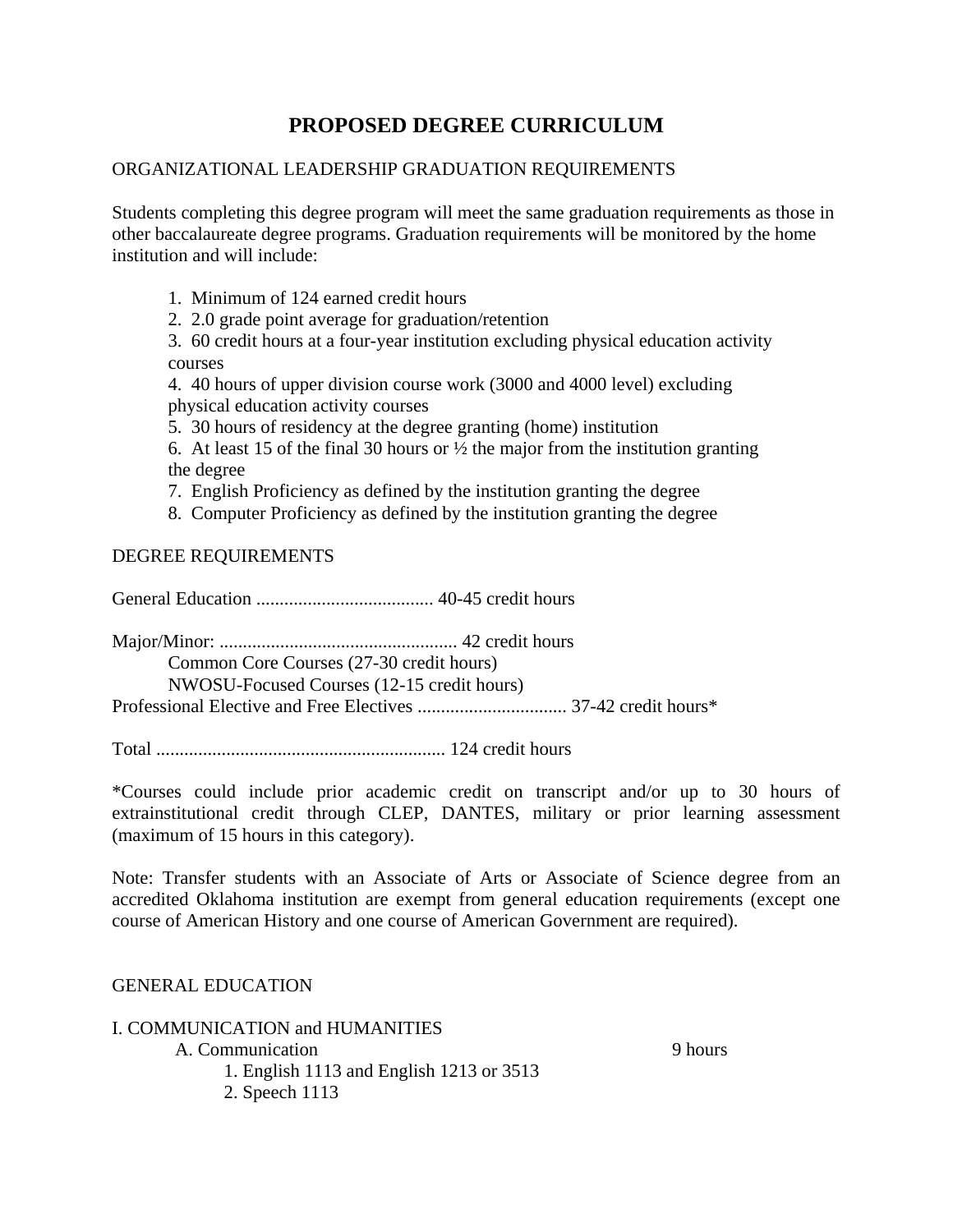B. Humanities 5-6 hours Selected from the following courses: General Humanities 2113, 2223 Great Books 2213 Intro to Literature 2413 Introduction to Film 2423 Art in Life 2432 Great Films 2523 Music in Life 2533 Philosophy in Life 2633 Ethics in Life 2643 World Religions 2412 Literature 2543, 2653, 2773, 2883, 3403, 3413 Theatre Appreciation HUM 2403 or TCOM 2413 II. SOCIAL and BEHAVIORAL SCIENCE 12 hours A. American History Survey 1483 OR 1493 B. Political Science 1113 C. Psychology 1113 or Sociology 1113 or Economics 2113 or 2123 D. Directed Electives (3 hours) Selected from the following: Early World Civilization 1213 Modern World Civilization 1223 Non-Western Civilizations 1233 History (Upper Level) 3000/4000 III. MATH and NATURAL SCIENCE................. 14 hours Choose ONE course from EACH of the following areas: 1. Mathematics, but not Math 1313 or Math 2233 2. \*Biological Science- any class in biology 3. \*Physical Science – any class in chemistry, physics, or physical science 4. *Personal Finance – FIN 1113* \*At least one of the biological or physical science classes must include a lab. TOTAL HOURS ..........................................40-41 hours NWOSU – FOCUSED COURSES ...........................12-15 hours *ACCT 2003 Survey of Accounting MRKT* 4013 E-Marketing *GBUS 3953 Business, Society & Government GBUS 4953 Employment Law GBUS* 3513 International Business MGMT 3063 Principles of Management MGMT 3433 Organizational Behavior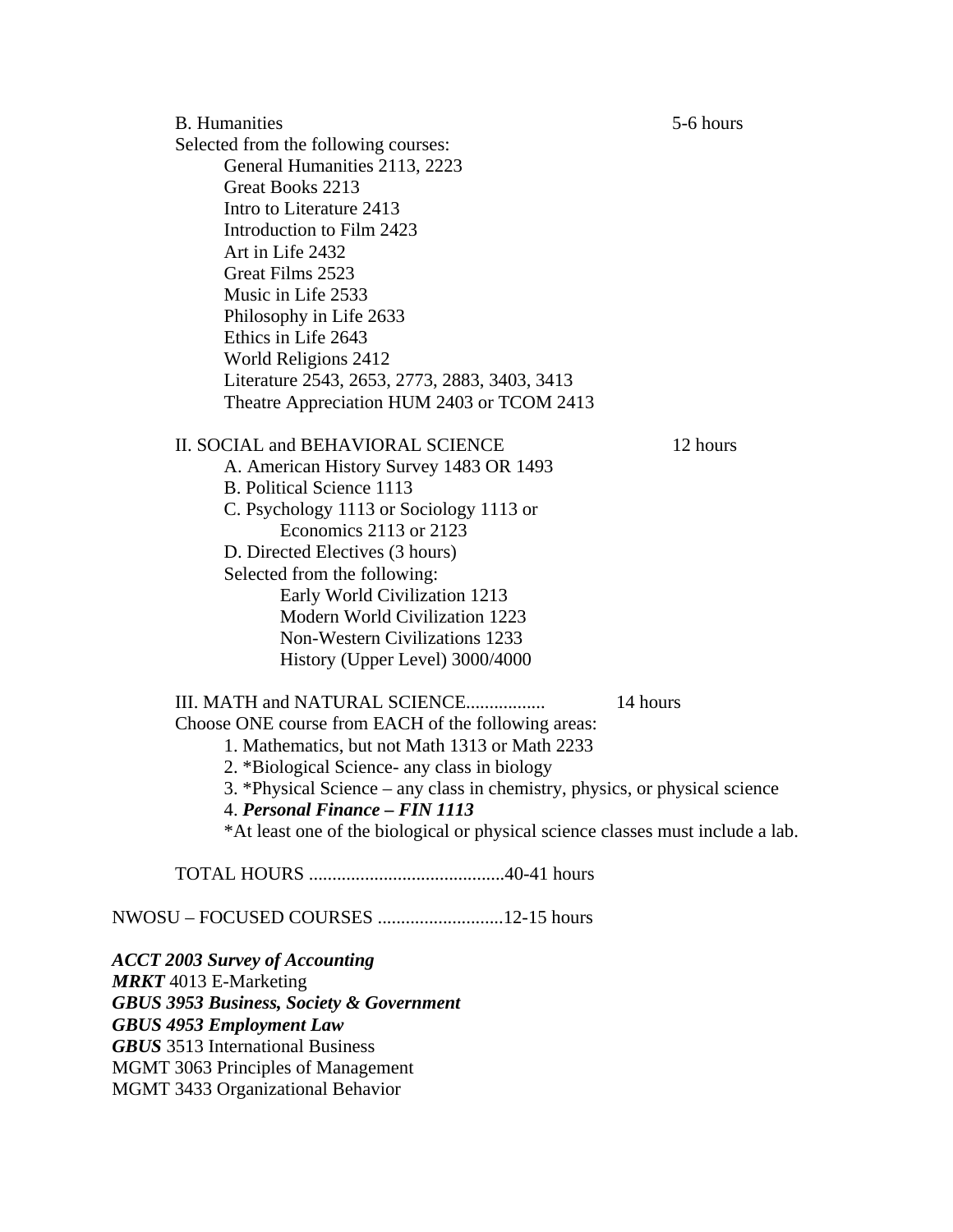MGMT 4213 Small Business Management MGMT 4333 Human Resource Management MGMT 4343 Cross-Cultural Management MRKT 3043 Principles of Marketing MRKT 4043 Salesmanship MRKT 4103 Marketing Management MRKT 4113 International Marketing MIS *3413* Management Information Systems MIS 4423 Information Systems Management

Note: All of the above courses are offered online. See each discipline in Section XI for course descriptions.

#### **ELECTIVES**

Students must complete sufficient elective credit hours to meet the 124 hours required for graduation. Electives could include prior academic credit on the transcript, up to 30 hours of extra institutional credit through CLEP, Military, or prior learning assessment (maximum of 15 hours in this category) or additional courses taken along with the major/minor. It is anticipated that most students will come in with 32-40 credit hours of electives that will apply toward the degree.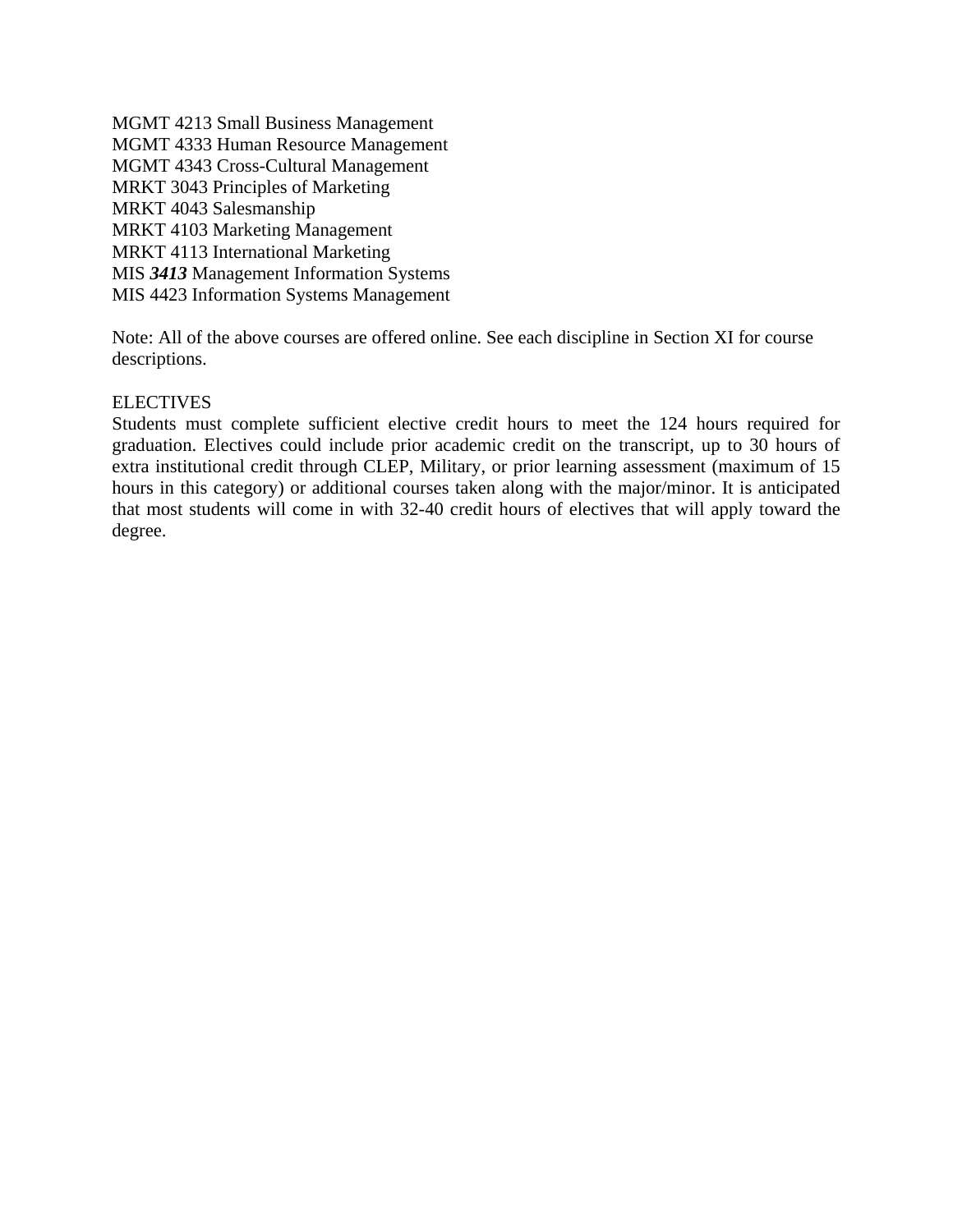#### **Request for Program Modification**

#### *Oklahoma State Regents for Higher Education*

Institution submitting request: Northwestern Oklahoma State University Contact person: Dr. James Bowen Title: Dean, School of Professional Studies Phone number: 580-327-8544 Current title of degree program (Level II): Bachelor of Applied Arts and Science Current title of degree program (Level III):Technical Management State Regent's three-digit program code: 064 Degree Granting Academic Unit: Department of Business, E-Commerce and Accounting With options in: A. B. \_\_\_\_\_\_\_\_\_\_\_\_\_\_\_\_\_\_\_\_\_\_\_\_\_\_\_\_\_\_\_\_\_\_\_\_\_\_\_\_\_\_\_\_\_\_\_\_\_\_\_\_\_ C. \_\_\_\_\_\_\_\_\_\_\_\_\_\_\_\_\_\_\_\_\_\_\_\_\_\_\_\_\_\_\_\_\_\_\_\_\_\_\_\_\_\_\_\_\_\_\_\_\_\_\_\_\_\_ D. \_\_\_\_\_\_\_\_\_\_\_\_\_\_\_\_\_\_\_\_\_\_\_\_\_\_\_\_\_\_\_\_\_\_\_\_\_\_\_\_\_\_\_\_\_\_\_\_\_\_\_\_\_  $E.$ **TYPE OF REQUEST:** Check those appropriate and complete appropriate pages *ONLY!*  $\Box$  (1) Program Deletion (2) Program Suspension  $\Box$  (3) Change of Program Name and/or Degree Designation *Complete and return ONLY this cover sheet AND the appropriate page specifying* 

- $\Box$  (4) Option Addition
- $\Box$  (5) Option Deletion
- (6) Option Name Change
- $\boxtimes$  (7) Program Requirement Change
- (8) Other Degree Program Modification

**Signature of President: \_\_\_\_\_\_\_\_\_\_\_\_\_\_\_\_\_\_\_\_\_\_\_\_\_\_\_\_\_\_\_\_\_ Date: \_\_\_\_\_\_\_\_\_\_\_\_\_** 

*the requested modification!* 

**Date of Governing Board Approval: \_\_\_\_\_\_\_\_\_\_\_\_\_\_\_\_\_\_\_\_\_\_**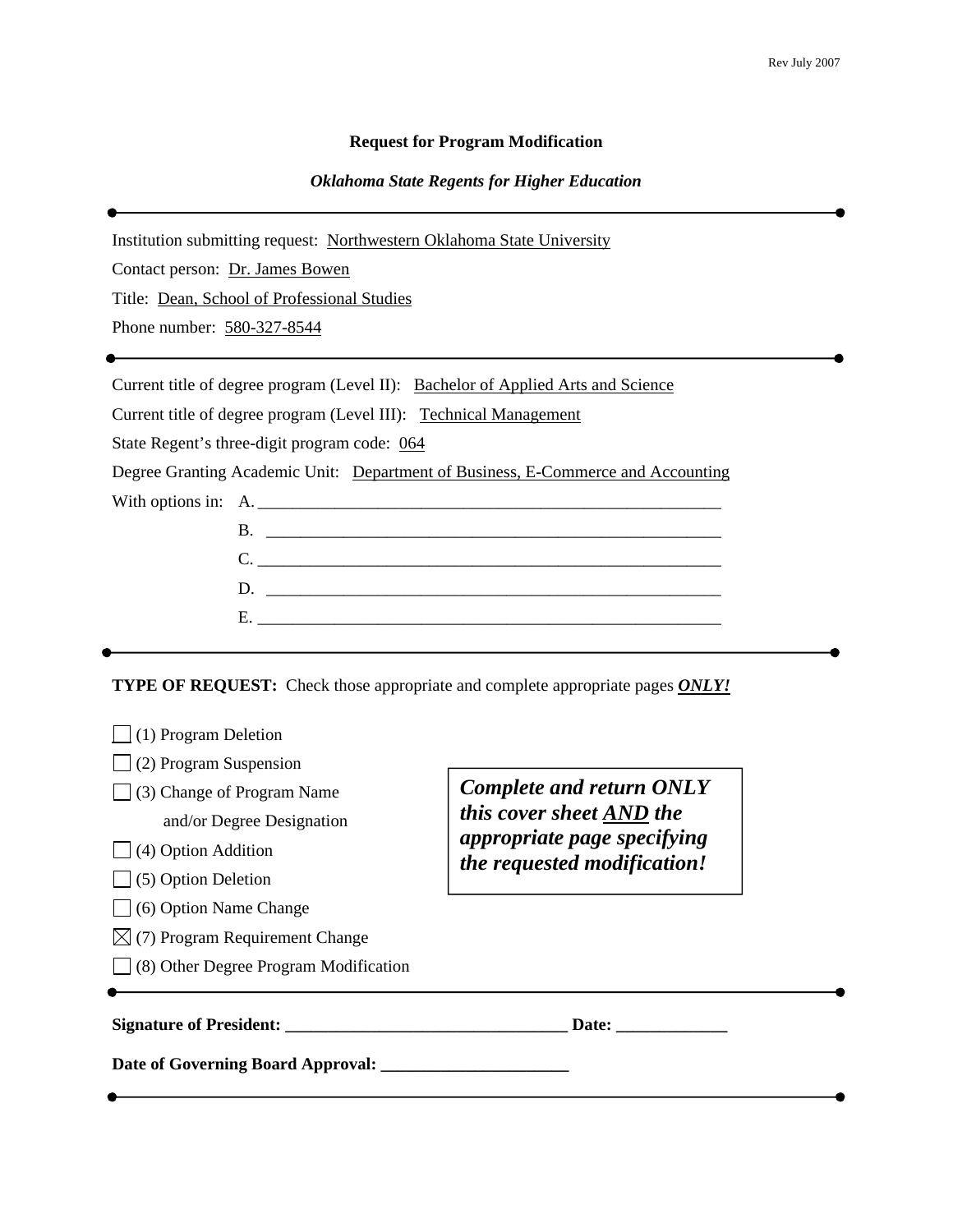#### *Oklahoma State Regents for Higher Education*  **REQUEST FOR PROGRAM MODIFICATION (continued)**

Institution submitting request: Northwestern Oklahoma State University

State Regents' three-digit program code and Program name of program to be modified:

064 Technical Management

#### **(7) PROGRAM REQUIREMENT CHANGES**

| Course requirement change (change in number of core courses, electives, general education, etc.<br>Changes in course prefixes that do not effect content should be reported, but do not require approval.)                     |  |  |
|--------------------------------------------------------------------------------------------------------------------------------------------------------------------------------------------------------------------------------|--|--|
| Degree program requirement change (i.e. prerequisites, minimum GPA for admission or other<br>admission criteria changes, graduation criteria change, etc.)                                                                     |  |  |
| Total credit hours for the degree will <b>NOT</b> change.                                                                                                                                                                      |  |  |
| Total credit hours for the degree will change from<br>to                                                                                                                                                                       |  |  |
| Summary of changes (attach no more than one page if space provided is inadequate):                                                                                                                                             |  |  |
| (see attached)                                                                                                                                                                                                                 |  |  |
| $\boxtimes$ No<br>Will total number of credit hours required for the degree change<br>Yes<br><u> 1980 - Jan Barat, margaret amerikan basar dan berasal dari basar dalam basar dalam basar dalam basar dalam ba</u><br>Explain: |  |  |
| Attach current and proposed degree program requirements and degree program objectives (on no more<br>than three pages). Indicate the changes clearly.                                                                          |  |  |
| Will requested change require additional funds? $\boxtimes$ No<br>Yes                                                                                                                                                          |  |  |
| If yes, please specify the number of the additional costs, the source of the funds, and how they will be<br>expended (attach no more than one page if space provided is inadequate).                                           |  |  |
|                                                                                                                                                                                                                                |  |  |

Reason for requested action (attach no more than one page if space provided is inadequate):

The changes in the Technical Management major were a result of the curriculum changes in the Business Administration major. Courses that were deleted in the Business Administration changes that impacted Technical Management were replaced with other appropriate courses.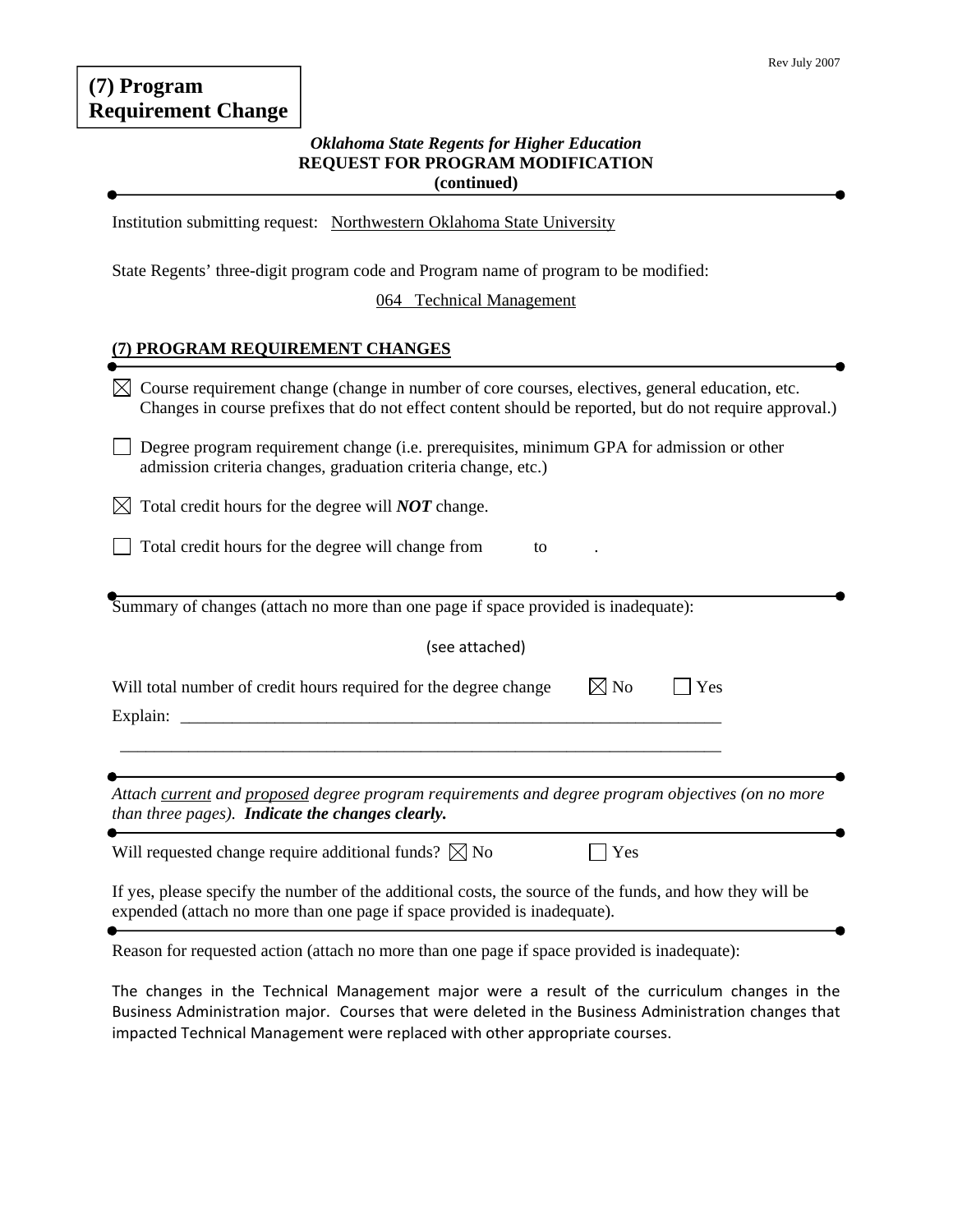#### SUMMARY OF TECHNICAL MANAGEMENT PROGRAM CHANGES

In the Math and Natural Sciences Component of the major ECOM 2013 Web Programming I was replaced by FIN 1113 Personal Finance. ECOM 2013 is being deleted as part of the deletion of the E-Commerce major.

In the Technical Management Core GBUS 3903 Business Law I is being replaced by GBUS 2903 Legal Environment of Business. GBUS 3903 is being eliminated as part of the Business Administration changes.

In the Technical Management Core MIS 3003 Data Management Systems is being replaced by MIS 4423 Information Systems Management. MIS 3003 is being eliminated as part of the Business Administration changes.

In the Technical Management Core MIS 4413 Management Information Systems is renumbered MIS 3413 Management Information Systems.

FIN 3013 Survey of Finance has been added to the Technical Management Core to meet professional accreditation standards. The addition of the course lowers the hours of directed upper-level classes from 14 hours to 11 hours.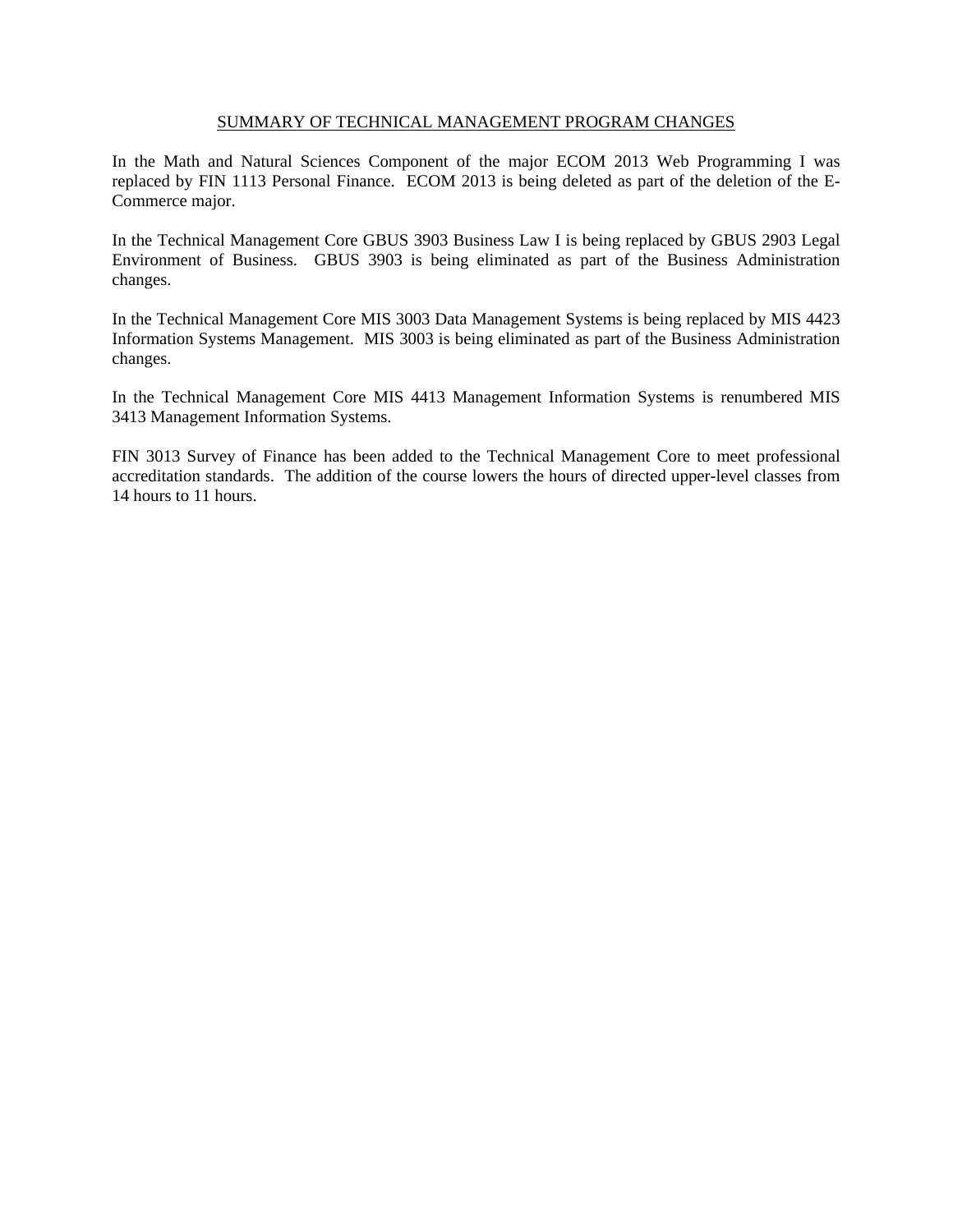# **CURRENT DEGREE REQUIREMENTS**

## GENERAL EDUCATION FOR BACHELOR OF APPLIED ARTS AND SCIENCES DEGREE, TECHNICAL MANAGEMENT (B.A.A.S)

| <b>I. ORIENTATION</b>                                                              | 1 hour    |
|------------------------------------------------------------------------------------|-----------|
| UNIV 1011 Ranger Connection                                                        |           |
| (All beginning freshman are required to enroll in freshman orientation; waived for |           |
| students with 24 or more transfer hours.)                                          |           |
|                                                                                    |           |
| II. COMMUNICATION AND HUMANITIES                                                   |           |
| A. Communication                                                                   | 9 hours   |
| 1. English 1113 and English 1213 or 3513                                           |           |
| 2. Speech 1113                                                                     |           |
| <b>B.</b> Humanities                                                               | 5-6 hours |
| Selected from the following courses:                                               |           |
| General Humanities 2113, 2223<br>Great Books 2213                                  |           |
| Introduction to Literature 2413                                                    |           |
| Introduction to Film 2423                                                          |           |
| Art in Life 2432                                                                   |           |
| Great Films 2523                                                                   |           |
| Music in Life 2533                                                                 |           |
| Philosophy in Life 2633                                                            |           |
| Ethics in Life 2643                                                                |           |
| World Religions 2412                                                               |           |
| Literature 2543, 2653, 2773, 2883, 3403, 3413                                      |           |
| Theatre Appreciation HUM 2403 or TCOM 2413                                         |           |
|                                                                                    |           |
| III. SOCIAL AND BEHAVIORAL SCIENCE                                                 | 12 hours  |
| A. American History Survey 1483 or 1493                                            |           |
| <b>B. Political Science 1113</b>                                                   |           |
| C. Psychology 1113 or Sociology 1113 or Economics 2113 or 2123                     |           |
| D. Directed Electives (3 hours) Selected from the following:                       |           |
| Early World Civilization 1213                                                      |           |
| Modern World Civilization 1223                                                     |           |
| <b>Non-Western Civilizations 1233</b>                                              |           |
| Economics 2113 or 2123                                                             |           |
| History (Upper Level) 3000/4000                                                    |           |
| IV. MATH and NATURAL SCIENCE                                                       | 14 hours  |
| Choose ONE course from EACH of the following areas:                                |           |
| 1. Mathematics, but not Math 1313 or 2233                                          |           |
| 2. *Biological Science- any class in biology                                       |           |
|                                                                                    |           |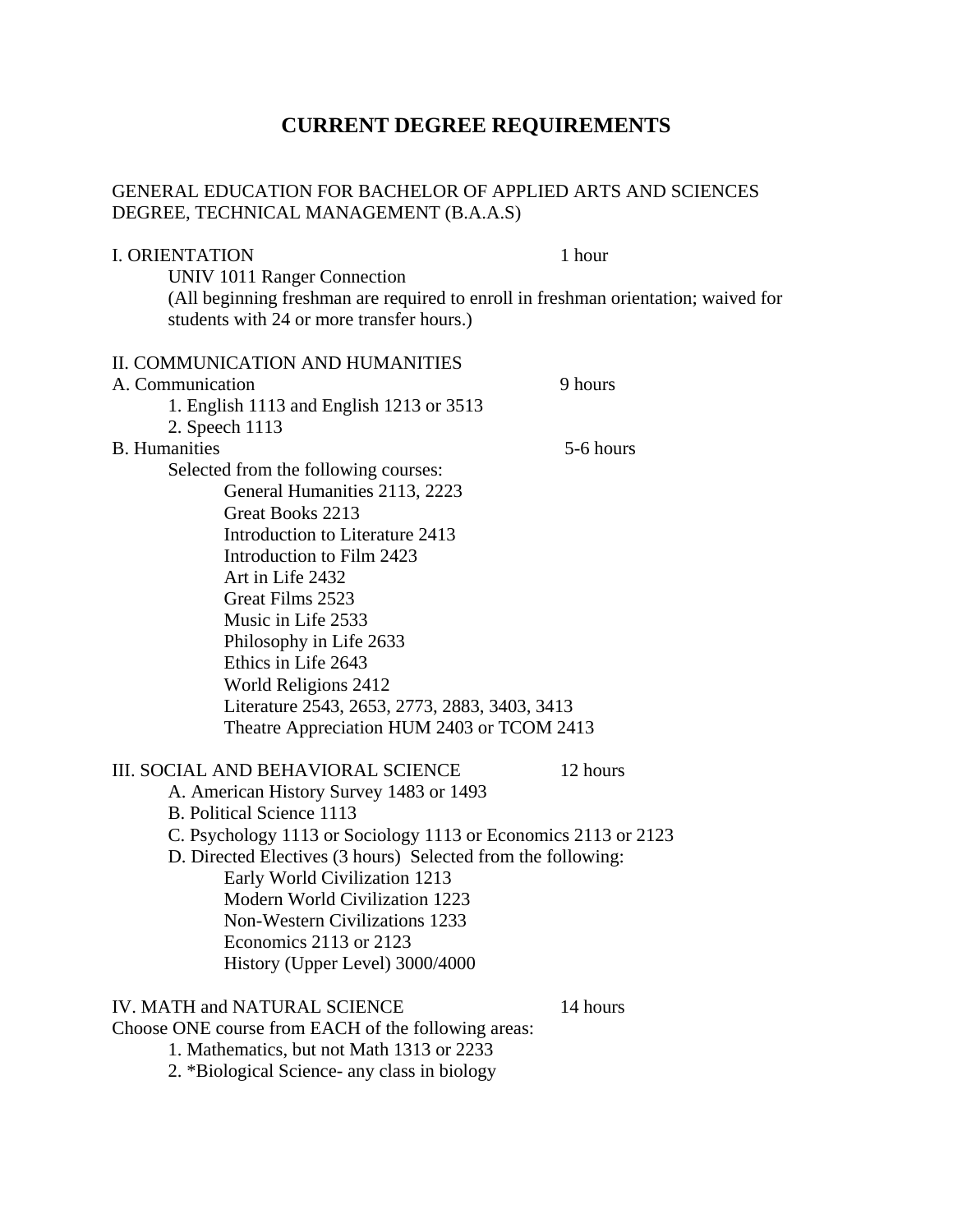- 3. \*Physical Science any class in chemistry, physics, or physical science (\*At least one of the biological or physical science classes must include a lab.)
- 4. Web Programming I 2013

#### TOTAL HOURS 40-42 hours

The general education curriculum consists of 40-42 credit hours for students seeking a Bachelor of Applied Arts and Sciences.

Three (3) hours of the general education curriculum must be 3000/4000 level.

Some general education course requirements may be met via CLEP, APP, and other advanced standing tests.

Any substitution of alternative general education courses must be approved by: the appropriate school dean and the Executive Vice President. Note: Any course substitution in a major course area must be approved by the major area department chair, the school dean and the Executive Vice President.

Note: Transfer students with an Associate of Arts or Associate of Science degree from an accredited Oklahoma institution are exempt from general education requirements (except one course of American History and one course of American Government are required).

TECHNICAL MANAGEMENT Major

B.A.A.S. Degree OPTION 1: Designed for students coming to Northwestern with successful completion of a national or vendor recognized certification or pursuing a national or vendor recognized certification.

II. Electives

At least five hours must be selected from 3000/4000 courses and determined by student and advisor.

Note: With this option, the upper level requirement may also be met with electives in the career specialty area if a student has less than 30 hours of certified credit.

III. Career Specialty ..................................................... 10-30 Credit hours determined by the type of certification completed and the recommendations of the Oversight Committee with approval from the chief academic officer.

Note: It is important that the student and advisor work closely together to gear the program toward the specific needs of the student. Any additional hours that are required to successfully complete the degree will be determined by the student and the advisor.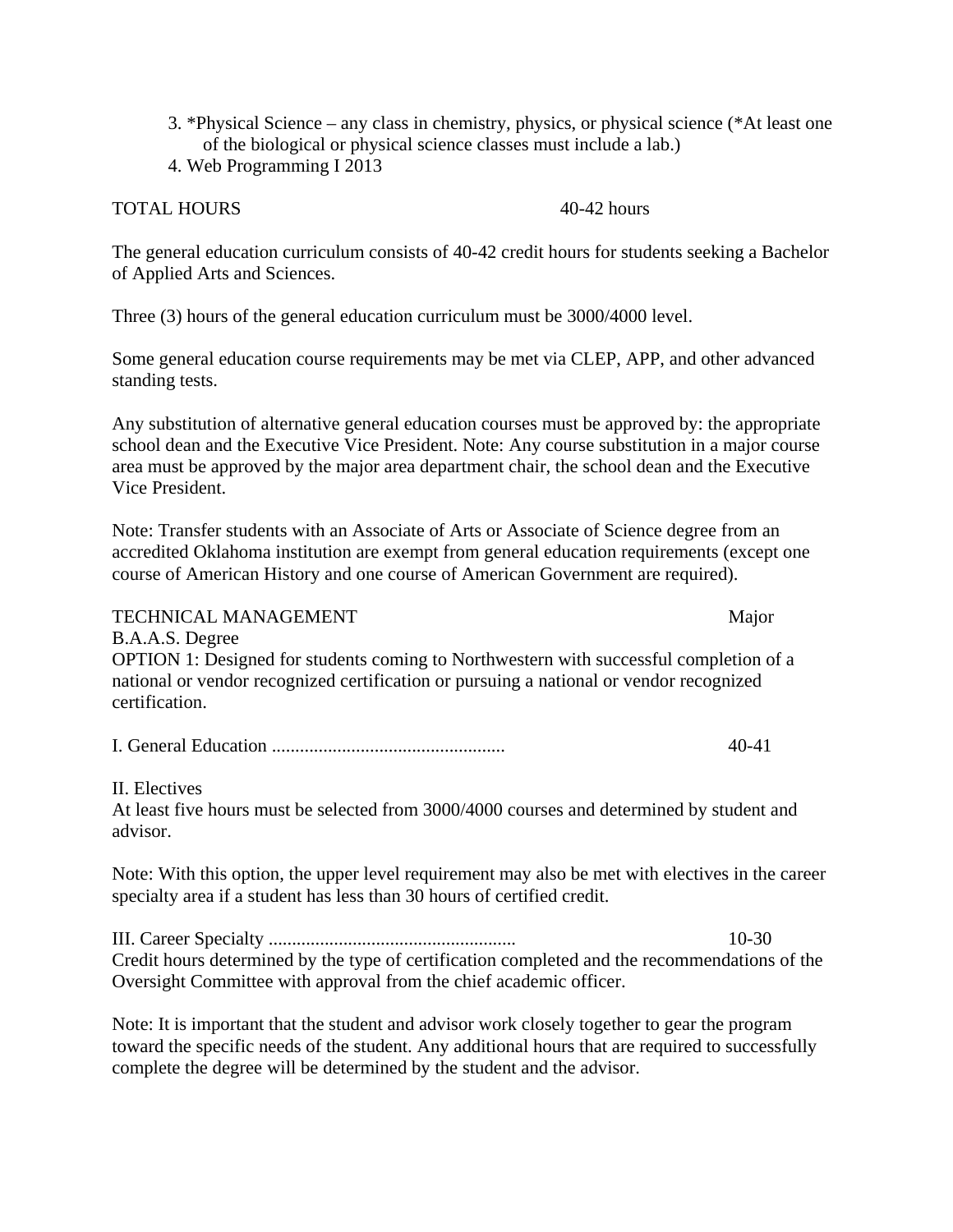Certifications not listed below must be approved and have credit recommended to the chief academic officer by the Oversight Committee.

- Cisco
- Comp TIA
- Microsoft
- Adobe
- Certified Internet Webmaster (CIW)

IV. Technical Management Core

|                                                                                                  | 3         |  |  |
|--------------------------------------------------------------------------------------------------|-----------|--|--|
|                                                                                                  | 3         |  |  |
|                                                                                                  | 3         |  |  |
|                                                                                                  | 3         |  |  |
|                                                                                                  | 3         |  |  |
|                                                                                                  | 3         |  |  |
|                                                                                                  | 3         |  |  |
| MIS 4413 Management Information Systems                                                          | 3         |  |  |
|                                                                                                  | 3         |  |  |
| Directed Upper Level Classes                                                                     |           |  |  |
|                                                                                                  | 14        |  |  |
|                                                                                                  |           |  |  |
|                                                                                                  | 41        |  |  |
| <b>TECHNICAL MANAGEMENT</b>                                                                      | Major     |  |  |
| B.A.A.S. Degree                                                                                  |           |  |  |
| OPTION 2: Designed for students transferring from a community college with an <i>Applied</i>     |           |  |  |
| Associate Degree.                                                                                |           |  |  |
|                                                                                                  | $40 - 41$ |  |  |
| *4-5 hours of upper 3000/4000 level courses                                                      |           |  |  |
| Students should work closely with their advisor in fulfilling the general education requirements |           |  |  |
| for this degree.                                                                                 |           |  |  |
| Note: The general education hour requirement may vary with Community College students.           |           |  |  |
|                                                                                                  |           |  |  |

II. Career Specialty ........................................................... 30 Requirement fulfilled with *approved AAS degree.*

Applied Associate of Science Degrees not listed below must be reviewed and approved by the Oversight Committee.

- Accounting
- Applied Technology
- Engineering Technology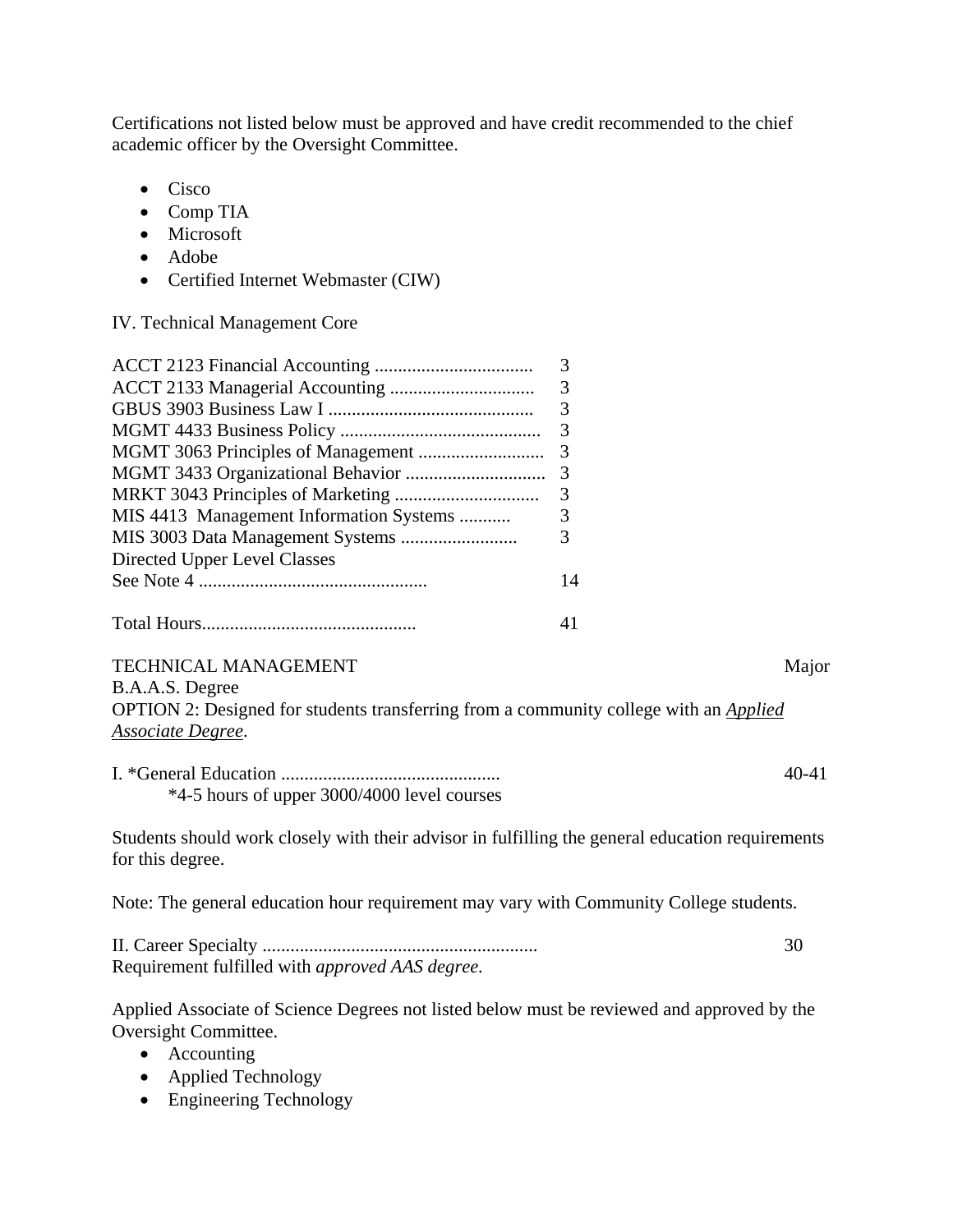- Electronics Technology
- Multimedia and Digital Communication
- Industry Technology
- Information Technology
- Office Management
- Printing Technology

III. Technical Management Core

|                                         | 3              |
|-----------------------------------------|----------------|
|                                         |                |
|                                         | 3              |
|                                         | $\overline{3}$ |
|                                         |                |
| MIS 4413 Management Information Systems | 3              |
|                                         | 3              |
| Directed Upper Level Classes            |                |
|                                         | 14             |
|                                         |                |

The notes below apply to both Option 1 and Option 2.

Note 1: In the General Education program the student is advised to take Economics 2113 or Economics 2123.

Note 2: Technical Specialty Specialized Area: A cohesive program of study in a technical field, which is fulfilled by an Associate of Applied Science (A.A.S.), Associate of Science (A.S.), Technical Certification or the approved equivalent.

Note 3: Upper Level Electives are directed and consist of appropriate hours from any of the following areas: Business, ECommerce, Computer Science, Accounting, or Economics.

Note 4: At least 60 hours must be earned from a 4-year institution. At least 30 hours must be taken from NWOSU to meet residency requirements.

Note 5: At least 40 semester credit hours in courses numbered 3000/4000 are required.

Note 6: Liberal Arts Requirement: a minimum of 40 semester hours.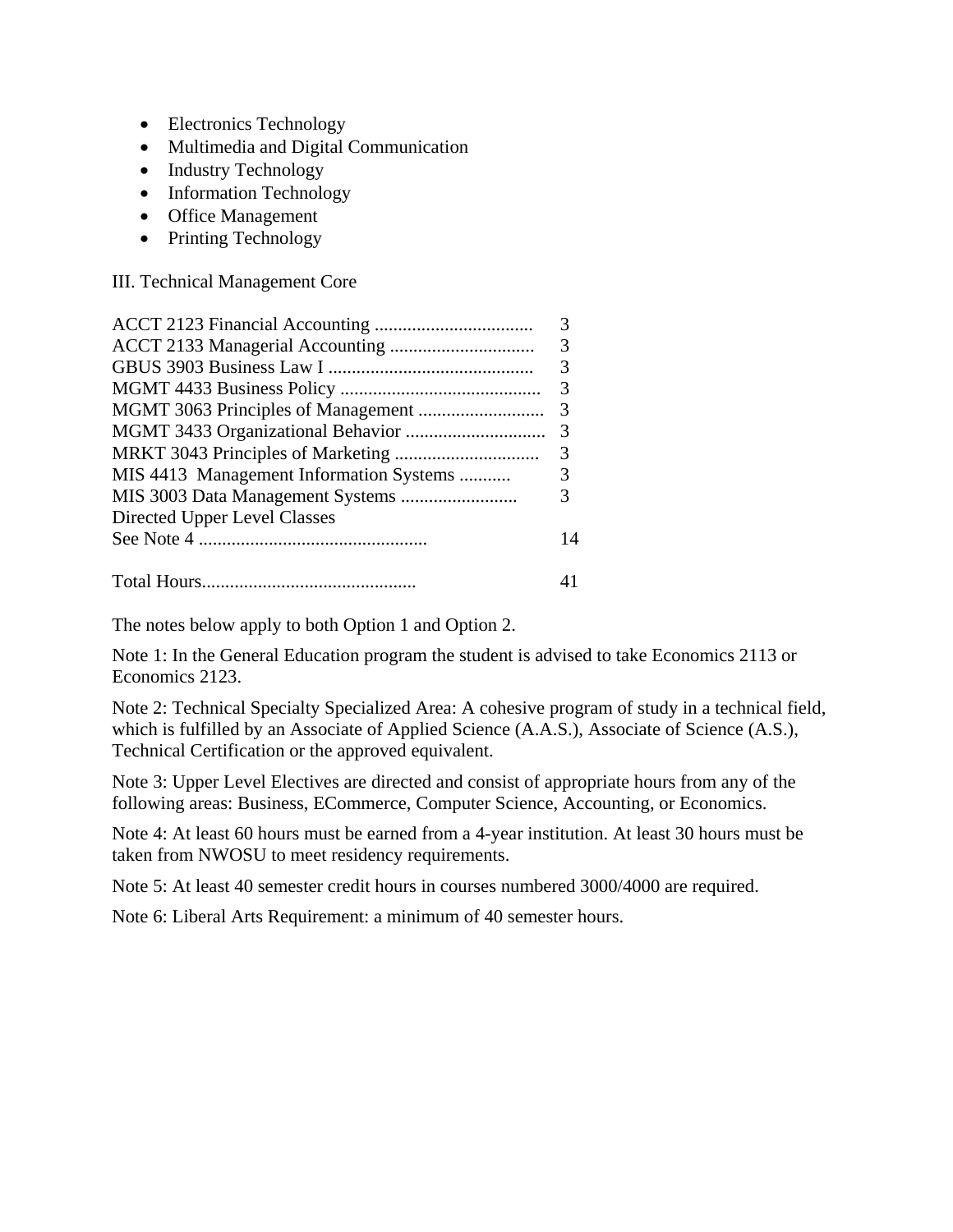# **PROPOSED DEGREE REQUIREMENTS**

# GENERAL EDUCATION FOR BACHELOR OF APPLIED ARTS AND SCIENCES DEGREE, TECHNICAL MANAGEMENT (B.A.A.S)

| <b>I. ORIENTATION</b><br><b>UNIV 1011 Ranger Connection</b>                                                                     | 1 hour    |  |
|---------------------------------------------------------------------------------------------------------------------------------|-----------|--|
| (All beginning freshman are required to enroll in freshman orientation; waived for<br>students with 24 or more transfer hours.) |           |  |
|                                                                                                                                 |           |  |
| II. COMMUNICATION AND HUMANITIES                                                                                                |           |  |
| A. Communication                                                                                                                | 9 hours   |  |
| 1. English 1113 and English 1213 or 3513                                                                                        |           |  |
| 2. Speech 1113                                                                                                                  |           |  |
| <b>B.</b> Humanities                                                                                                            | 5-6 hours |  |
| Selected from the following courses:                                                                                            |           |  |
| General Humanities 2113, 2223                                                                                                   |           |  |
| Great Books 2213                                                                                                                |           |  |
| Introduction to Literature 2413                                                                                                 |           |  |
| Introduction to Film 2423                                                                                                       |           |  |
| Art in Life 2432                                                                                                                |           |  |
| Great Films 2523                                                                                                                |           |  |
| Music in Life 2533                                                                                                              |           |  |
| Philosophy in Life 2633                                                                                                         |           |  |
| Ethics in Life 2643                                                                                                             |           |  |
| World Religions 2412                                                                                                            |           |  |
| Literature 2543, 2653, 2773, 2883, 3403, 3413                                                                                   |           |  |
| Theatre Appreciation HUM 2403 or TCOM 2413                                                                                      |           |  |
|                                                                                                                                 |           |  |
| III. SOCIAL AND BEHAVIORAL SCIENCE                                                                                              | 12 hours  |  |
| A. American History Survey 1483 or 1493                                                                                         |           |  |
| <b>B. Political Science 1113</b>                                                                                                |           |  |
| C. Psychology 1113 or Sociology 1113 or                                                                                         |           |  |
| Economics 2113 or 2123                                                                                                          |           |  |
| D. Directed Electives (3 hours) Selected from the following:                                                                    |           |  |
| Early World Civilization 1213                                                                                                   |           |  |
| Modern World Civilization 1223                                                                                                  |           |  |
| <b>Non-Western Civilizations 1233</b>                                                                                           |           |  |
| Economics 2113 or 2123                                                                                                          |           |  |
| History (Upper Level) 3000/4000                                                                                                 |           |  |
|                                                                                                                                 |           |  |

IV. MATH and NATURAL SCIENCE 14 hours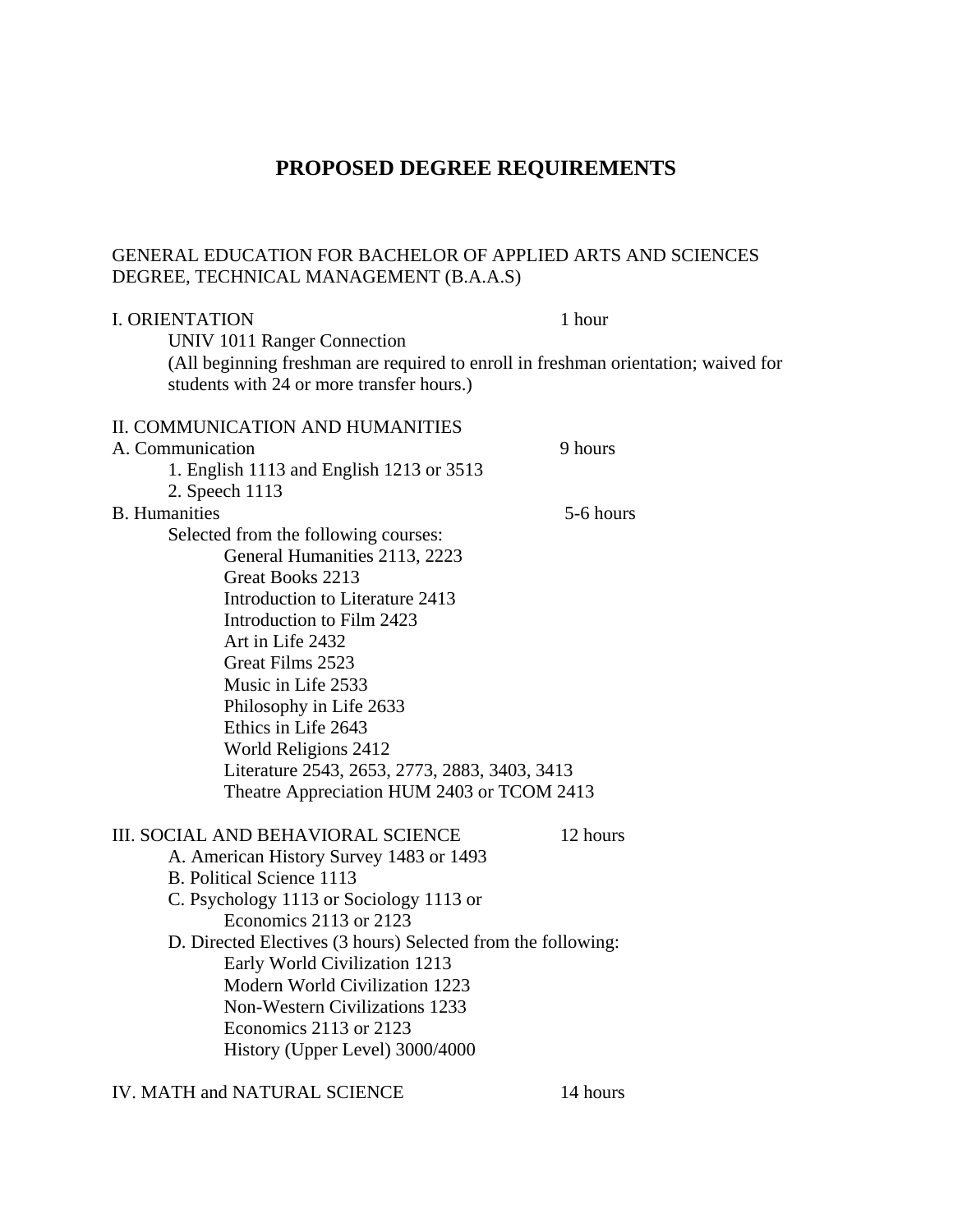Choose ONE course from EACH of the following areas:

- 1. Mathematics, but not Math 1313 or 2233
- 2. \*Biological Science- any class in biology
- 3. \*Physical Science any class in chemistry, physics, or physical science
- 4. *Personal Finance FIN 1113*

\*At least one of the biological or physical science classes must include a lab.

TOTAL HOURS 40-42 hours

The general education curriculum consists of 40-42 credit hours for students seeking a Bachelor of Applied Arts and Sciences.

Three (3) hours of the general education curriculum must be 3000/4000 level.

Some general education course requirements may be met via CLEP, APP, and other advanced standing tests.

Any substitution of alternative general education courses must be approved by: the appropriate school dean and the Executive Vice President. Note: Any course substitution in a major course area must be approved by the major area department chair, the school dean and the Executive Vice President.

Note: Transfer students with an Associate of Arts or Associate of Science degree from an accredited Oklahoma institution are exempt from general education requirements (except one course of American History and one course of American Government are required).

TECHNICAL MANAGEMENT Major B.A.A.S. Degree OPTION 1: Designed for students coming to Northwestern with successful completion of a national or vendor recognized certification or pursuing a national or vendor recognized certification.

I. General Education .................................................. 40-41

II. Electives

At least five hours must be selected from 3000/4000 courses and determined by student and advisor.

Note: With this option, the upper level requirement may also be met with electives in the career specialty area if a student has less than 30 hours of certified credit.

III. Career Specialty ..................................................... 10-30 Credit hours determined by the type of certification completed and the recommendations of the Oversight Committee with approval from the chief academic officer.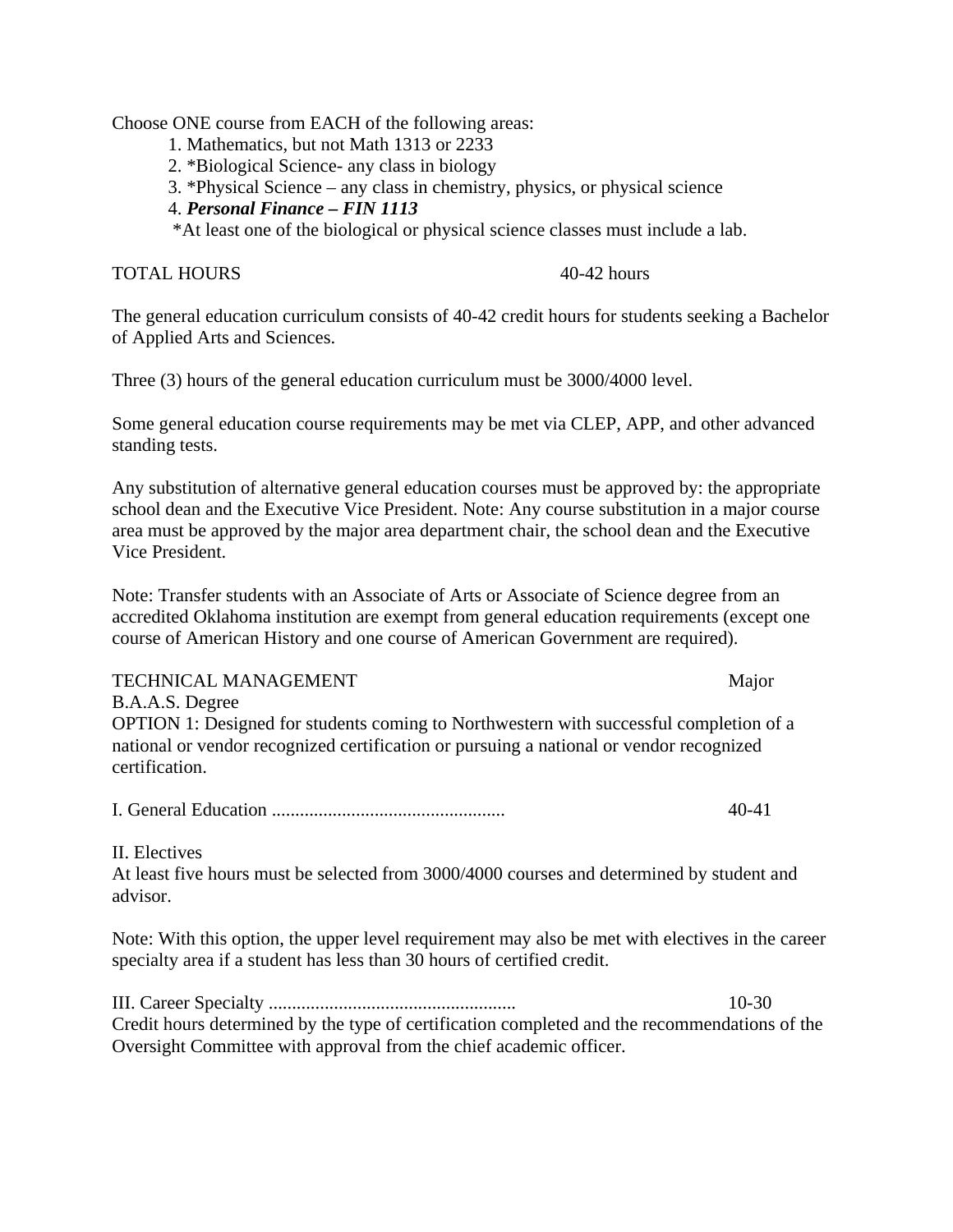Note: It is important that the student and advisor work closely together to gear the program toward the specific needs of the student. Any additional hours that are required to successfully complete the degree will be determined by the student and the advisor.

Certifications not listed below must be approved and have credit recommended to the chief academic officer by the Oversight Committee.

- Cisco
- Comp TIA
- Microsoft
- Adobe
- Certified Internet Webmaster (CIW)

IV. Technical Management Core

| <b>ACCT</b>                               | 2123 Financial Accounting                  |  |
|-------------------------------------------|--------------------------------------------|--|
| <b>ACCT</b>                               | 2133 Managerial Accounting                 |  |
| <b>GBUS</b>                               | <b>2903 Legal Environment of Business</b>  |  |
| <b>FIN</b>                                | 3013 Survey of Finance                     |  |
| <b>MGMT</b>                               | 4433 Business Policy                       |  |
| <b>MGMT</b>                               | 3063 Principles of Management              |  |
| <b>MGMT</b>                               | 3433 Organizational Behavior               |  |
| <b>MRKT</b>                               | 3043 Principles of Marketing               |  |
| <b>MIS</b>                                | 3413 Management Information Systems        |  |
| <b>MIS</b>                                | <b>4423 Information Systems Management</b> |  |
| Directed Upper Level Classes (see Note 4) |                                            |  |

#### *Total Hours 41*

TECHNICAL MANAGEMENT **Major** Major

B.A.A.S. Degree OPTION 2: Designed for students transferring from a community college with an *Applied Associate Degree*.

I. \*General Education ............................................... 40-41 \*4-5 hours of upper 3000/4000 level courses

Students should work closely with their advisor in fulfilling the general education requirements for this degree.

Note: The general education hour requirement may vary with Community College students.

| Requirement fulfilled with <i>approved AAS degree</i> . |  |
|---------------------------------------------------------|--|